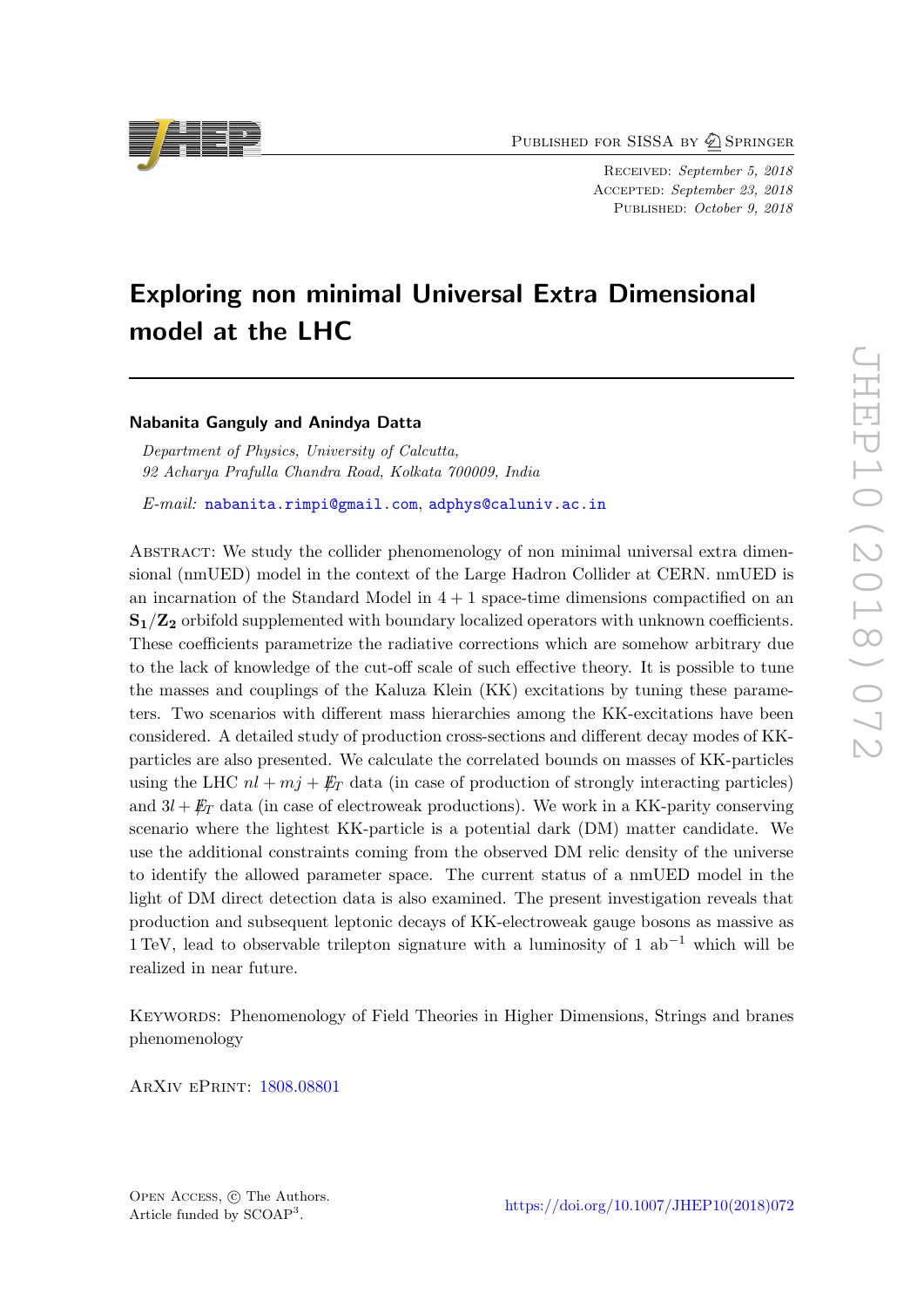### Contents

| 1 Introduction                                                    |          |
|-------------------------------------------------------------------|----------|
| 2 Description of model                                            | $\bf{2}$ |
| 3 Production and decay modes of KK particles                      | 7        |
| 4 The methodology and results                                     | 12       |
| Constraining scenario A with LHC Run I and Run II data<br>4.1     | 13       |
| 4.2 Constraining scenario B using LHC data and future projections | 15       |
| 5 Summary and conclusions                                         | 18       |

## <span id="page-1-0"></span>1 Introduction

Discovery of the Higgs boson at the LHC  $[1, 2]$  $[1, 2]$  has once more undoubtedly proved the triumph of the Standard model (SM). However, a framework beyond the SM (BSM) is a need of time more than ever because of mainly two very pressing experimental evidences. One is of course, the signatures of tiny but non zero neutrino mass  $[3-12]$  and the second is the experimental signals in support of Dark Matter (DM) [\[13–](#page-20-1)[15\]](#page-20-2). Models of extra dimensions [\[16–](#page-20-3)[20\]](#page-20-4), which have been put forward as an alternative for supersymmetry for solving hierarchy problem in the SM also provide a natural framework for models of DM and neutrino masses. In particular, we are interested in a variant of extra dimensional model, namely the Universal Extra Dimensional (UED) model which is nothing but an incarnation of the SM in  $4 + 1$  space-time dimensions. In a minimal model, the extra space-like dimension is compactified on a circle of radius R,  $R^{-1}$  being a energy scale above which the new dynamics beyond the SM would reveal itself. UED is hallmarked by the presence of Kaluza Klein (KK) modes of the familiar SM particles. The masses of the KK-modes at the n<sup>th</sup> KK-level are  $nR^{-1}$ . n is called KK-number which is nothing but quantised momentum in y-direction. A  $\mathbb{Z}_2$  (y  $\rightarrow -y$ ) symmetry is imposed on the action to get chiral fermions and at the same time to remove some unwanted degrees of freedom at the zero KK-level which is identified with the SM. This method is known as orbifolding. Orbifolding leads to a KK-parity defined as  $(-1)^n$  at the n<sup>th</sup> KK-level. The lightest one among all the KK-modes, which is massive and generally weakly interacting and stable due to the KK-parity, could be a candidate for DM  $[21-25]$  $[21-25]$ . The masses of KKexcitations of SM particles at a given KK-level are closely spaced. Radiative correction to the masses are important and could be incorporated easily by following the refs. [\[26,](#page-21-1) [27\]](#page-21-2). However, in an effective theory the radiative corrections are sensitive to an (unknown)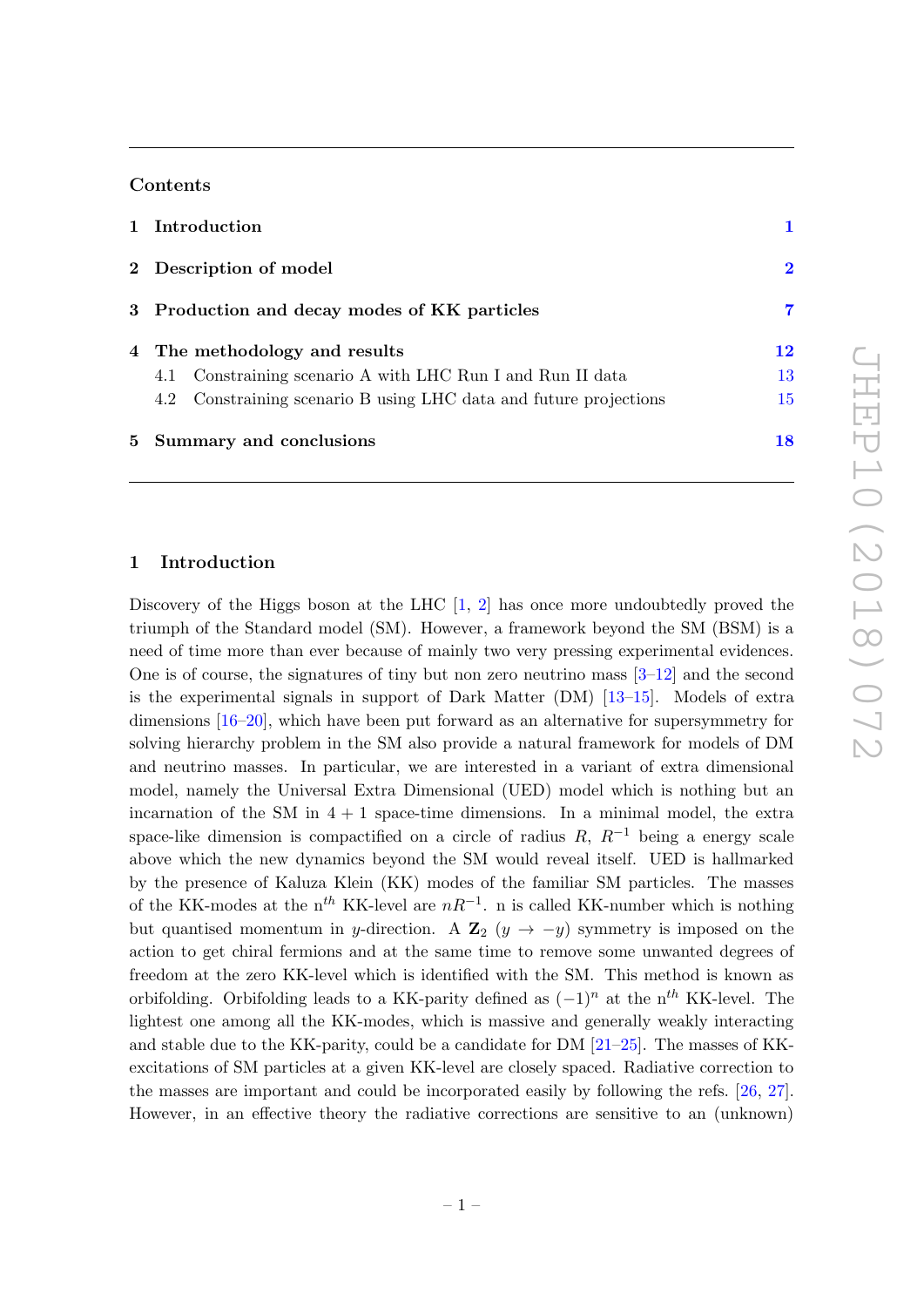energy cut-off of the theory<sup>[1](#page-2-1)</sup> and thus somehow arbitrary in nature. As a consequence of orbifolding boundary conditions, momentum conservation along the  $5<sup>th</sup>$  (extra) dimension is lost. This in turn forces the non-zero mass corrections to be localized at the boundaries of the extra-dimension. The minimal version of the UED model [\[27,](#page-21-2) [29\]](#page-21-3) takes some special assumption resulting into vanishing boundary radiative corrections at the cut-off scale.[2](#page-2-2)

A more general version of the model [\[31–](#page-21-4)[38\]](#page-21-5) treats the coefficients of the boundary localized terms generated by radiative corrections as free parameters of the theory. This framework is known as the non minimal Universal Extra Dimensional (nmUED) model in the sense that the coefficients of the boundary localized operators that may arise due to radiative corrections are assumed to be arbitrary free parameters. The allowed range of values of these parameters could be fixed from a unitarity analysis of this theory [\[39\]](#page-21-6). Furthermore, a lot of effort has been put in the investigation of such model from the perspective of DM [\[40,](#page-21-7) [41\]](#page-22-0), Z-boson decay to b-quarks [\[42\]](#page-22-1), rare decays of top quarks [\[43,](#page-22-2) [44\]](#page-22-3), gauge fixing [\[45\]](#page-22-4), decays of B-meson [\[46,](#page-22-5) [47\]](#page-22-6) and more recently  $R(D^{(*)})$  anomalies [\[48\]](#page-22-7). In [\[49\]](#page-22-8), authors have done a detailed analysis of KK-dark matter in the light of various experimental constraints. Production of KK-excitations of the strongly interacting KKquarks and gluons at the LHC have been investigated in [\[50\]](#page-22-9). Signatures of the minimal UED (mUED) model has been put forward in the context of LHC and constraints on mUED parameter space has also been derived from comparing the LHC data with signal strength in mUED model [\[51\]](#page-22-10). However no serious effort has so far put in to derive such bounds on nmUED set of parameters from the LHC data. In this paper we will investigate the prospects of discovering signatures of nmUED model comprising of jets and leptons at the LHC. We also estimate the strength of trilepton signal in association with missing energy  $(E_T)$  in the nmUED model and compare with the available LHC data to constrain nmUED parameters.

The plan of the paper is following. In section [2,](#page-2-0) we will briefly discuss the model with emphasis on the choices of BLT coefficients leading to different mass hierarchies among the KK-excitations in the first KK-level. Section [3](#page-7-0) will be devoted to the productions and decays of strong and electroweak (EW) KK-excitations at the LHC running at 13 TeV. In section [4,](#page-12-0) we discuss the methodology adapted for our analysis and also present the results. Finally we conclude in section [5.](#page-18-0)

# <span id="page-2-0"></span>2 Description of model

In this section we briefly describe the nmUED scenario. To start with, we will keep our discussion more general in nature. In table [1,](#page-3-0) we show different BLT coefficients and the corresponding KK-masses that will appear in the following discussion. However, in our analysis several special choices of the input parameters will be assumed to investigate different mass hierarchies among the KK-excitations of  $n = 1$  level. These finer details of

<span id="page-2-1"></span><sup>&</sup>lt;sup>1</sup>It has been shown that one loop effects in a theory with one extra space-like dimension are only log sensitive to the cut-off [\[28\]](#page-21-8).

<span id="page-2-2"></span><sup>&</sup>lt;sup>2</sup>The cut-off dependence of different physical observables is studied in  $[30]$ .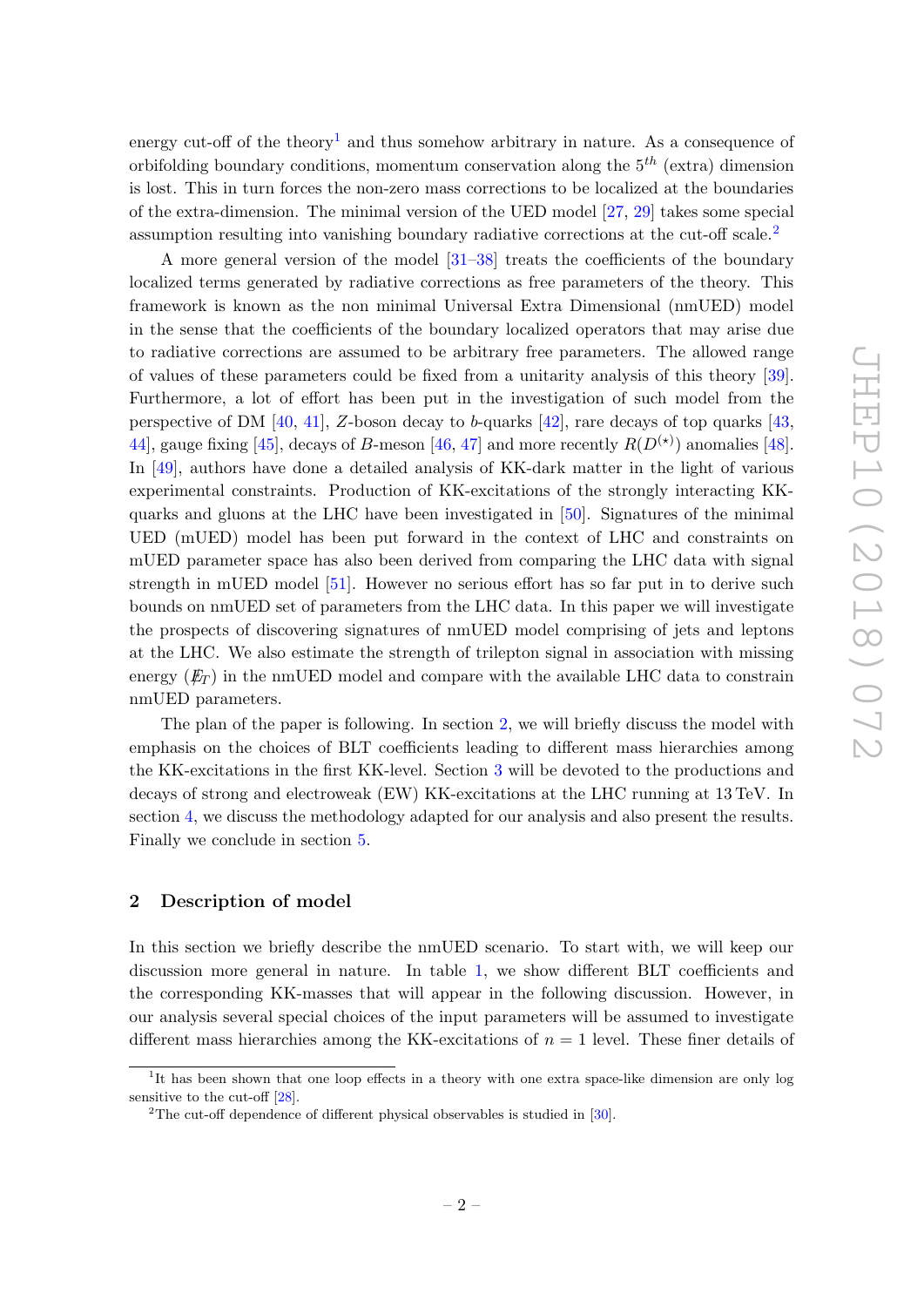| <b>BLT</b> coefficients | Symbol     | KK-mass          |
|-------------------------|------------|------------------|
| $U(1)_Y$                | $r_B$      | $M^{(1)}_{B}$    |
| $\mathrm{SU}(2)_L$      | $r_W$      | $M_W^{(1)}$      |
| $\mathrm{SU}(3)_C$      | $r_{gl}$   | $M_{ql}^{(1)}$   |
| Quark                   | $r_q$      | $M_q^{(1)}$      |
| Lepton                  | $r_l$      | $M_l^{(1)}$      |
| Scalar                  | $r_{\phi}$ | $M_{\phi}^{(1)}$ |
| Quark Yukawa            | $r_q^Y$    |                  |
| Lepton Yukawa           | $r_i^I$    |                  |

<span id="page-3-0"></span>Table 1. Notations for different BLT coefficients and the corresponding KK-masses.

choices of the parameters will be emphasized as we go along. A more detailed discussion on the model and its technicalities are available in refs. [\[31](#page-21-4)[–38\]](#page-21-5).

We start with the fermion sector of KK-spectrum. The 5 dimensional action for KKquarks in the presence of BLTs is given by

$$
S_{\text{quark}} = \int d^4x \int_0^{\pi R} dy \Big[ \overline{Q}i\Gamma^M \mathcal{D}_M Q + r_q \{\delta(y) + \delta(y - \pi R)\} \overline{Q}i\gamma^\mu \mathcal{D}_\mu P_L Q + \overline{U}i\Gamma^M \mathcal{D}_M U + r_q \{\delta(y) + \delta(y - \pi R)\} \overline{U}i\gamma^\mu \mathcal{D}_\mu P_R U + \overline{D}i\Gamma^M \mathcal{D}_M D + r_q \{\delta(y) + \delta(y - \pi R)\} \overline{D}i\gamma^\mu \mathcal{D}_\mu P_R D \Big]
$$
(2.1)

where  $Q(x, y)$  is the SU(2)<sub>L</sub> doublet quark field and U(x, y),  $D(x, y)$  are the up and downtype  $SU(2)_L$  singlet quark fields respectively.  $M, N = 0, 1, 2, 3, 4$  stand for 5 dimensional Lorentz indices with the metric convention  $g_{MN} \equiv \text{diag}(+,-,-,-,-)$ .  $D_M$  is the usual covariant derivative in 5 dimension defined as  $D_M \equiv \partial_M - i \tilde{g}_2 W_M^a T^a - i \tilde{g}_3 G_M^a \lambda^a - i \tilde{g}_1 B_M Y$ where  $\tilde{g}_1$ ,  $\tilde{g}_2$  and  $\tilde{g}_3$  are the 5 dimensional gauge couplings, Y,  $T^a$  and  $\lambda^a$  are the generators,  $B_M$ ,  $W_M^a$  and  $G_M^a$  are the gauge fields for the gauge groups  $U(1)_Y$ ,  $SU(2)_L$  and  $SU(3)_C$ respectively.  $\Gamma_M$  is the 5 dimensional representation of the Clifford algebra given by  $\Gamma_\mu$  =  $\gamma_{\mu}$ ;  $\Gamma_4 = i\gamma_5$ .

The 5 dimensional quark fields can be expanded in terms of 4 dimensional fields as follows

<span id="page-3-1"></span>
$$
Q(x,y) = \begin{pmatrix} Q_{u,L}^{(0)}(x)f_L^{(0)}(y) + \sum_{n=1}^{\infty} \left( Q_{u,L}^{(n)}(x)f_L^{(n)}(y) + Q_{u,R}^{(n)}(x)g_L^{(n)}(y) \right) \\ Q_{d,L}^{(0)}(x)f_L^{(0)}(y) + \sum_{n=1}^{\infty} \left( Q_{d,L}^{(n)}(x)f_L^{(n)}(y) + Q_{d,R}^{(n)}(x)g_L^{(n)}(y) \right) \end{pmatrix}
$$
  
\n
$$
U(x,y) = u_R^{(0)}(x)g_R^{(0)}(y) + \sum_{n=1}^{\infty} \left( u_R^{(n)}(x)g_R^{(n)}(y) + u_L^{(n)}(x)f_R^{(n)}(y) \right)
$$
  
\n
$$
D(x,y) = d_R^{(0)}(x)g_R^{(0)}(y) + \sum_{n=1}^{\infty} \left( d_R^{(n)}(x)g_R^{(n)}(y) + d_L^{(n)}(x)f_R^{(n)}(y) \right)
$$
(2.2)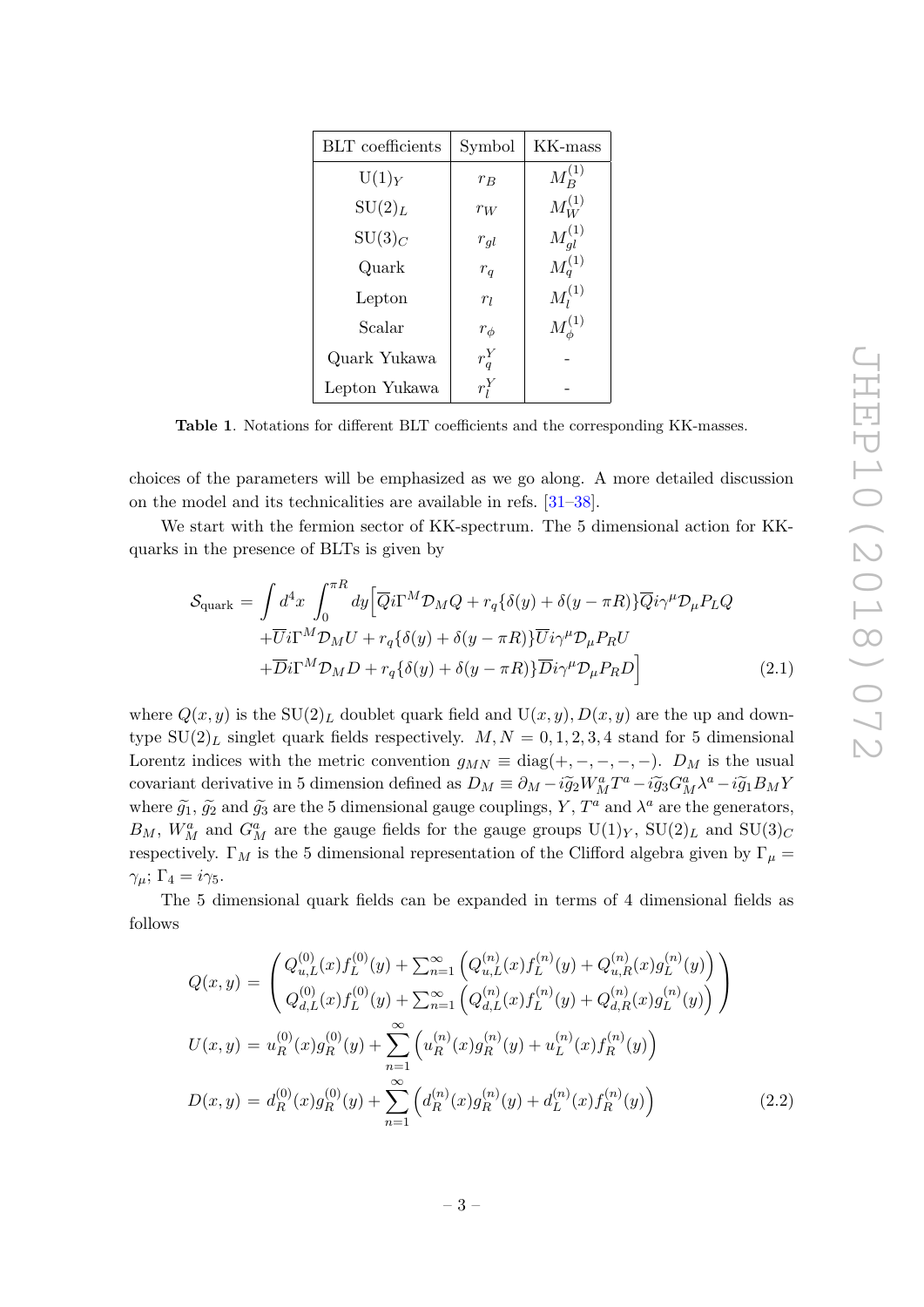where  $Q_{u,L}(x)$   $(Q_{d,L}(x))$  is the up-(down-)type doublet and  $u_R(x)$   $(d_R(x))$  is the up-(down-)type singlet 4 dimensional quark fields. A 5 dimensional Lagrangian involving leptons can be similarly written down keeping in mind that right handed neutrinos are not present in our model as we are not interested in explaining neutrino masses at this moment.

If a fermion has a KK-mass  $M_f^{(n)}$  $f_f^{(n)}$  and  $r_f$  is the corresponding BLT coefficient, it can be shown that  $M_f^{(n)}$  $f_f^{(n)}$  satisfies a transcendental equation of the following form

<span id="page-4-3"></span>
$$
r_f M_f^{(n)} = \begin{cases} -2 \tan\left(\frac{M_f^{(n)} \pi R}{2}\right) & \text{when } n \text{ is even,} \\ 2 \cot\left(\frac{M_f^{(n)} \pi R}{2}\right) & \text{when } n \text{ is odd.} \end{cases}
$$
 (2.3)

where  $M_f^{(n)} = M_q^{(n)}$ ,  $M_l^{(n)}$  and  $r_f = r_q$ ,  $r_l$  for KK-quarks and KK-leptons respectively.

The y-profile of the 5 dimensional fermion fields is given by

<span id="page-4-0"></span>
$$
f_L^{(n)} = g_R^{(n)} = N_{fn} \begin{cases} \frac{\cos\left(M_f^{(n)}\left(y - \frac{\pi R}{2}\right)\right)}{C_{fn}} & \text{for } n \text{ even,} \\ \frac{-\sin\left(M_f^{(n)}\left(y - \frac{\pi R}{2}\right)\right)}{S_{fn}} & \text{for } n \text{ odd.} \end{cases}
$$
(2.4)

and

<span id="page-4-1"></span>
$$
g_L^{(n)} = f_R^{(n)} = N_{fn} \begin{cases} \frac{\sin \left( M_f^{(n)} \left( y - \frac{\pi R}{2} \right) \right)}{C_{fn}} & \text{for } n \text{ even,} \\ \frac{\cos \left( M_f^{(n)} \left( y - \frac{\pi R}{2} \right) \right)}{S_{fn}} & \text{for } n \text{ odd.} \end{cases}
$$
(2.5)

with

$$
C_{f_n} = \cos\left(\frac{M_f^{(n)}\pi R}{2}\right), \quad S_{f_n} = \sin\left(\frac{M_f^{(n)}\pi R}{2}\right) \tag{2.6}
$$

The wave functions along the y-direction satisfy the orthonormality conditions

<span id="page-4-2"></span>
$$
\int dy \left[1 + r_f \{\delta(y) + \delta(y - \pi R)\}\right] f_L^{(n)}(y) f_L^{(m)}(y) = \int dy \ g_L^{(n)}(y) g_L^{(m)}(y) = \delta^{nm} \tag{2.7}
$$

Substituting eqs.  $(2.4)$ ,  $(2.5)$  into eq.  $(2.7)$ , one finds the normalization constant as

<span id="page-4-4"></span>
$$
N_{fn} = \sqrt{\frac{2}{\pi R}} \left[ \frac{1}{\sqrt{1 + \frac{r_f^2 M_f^{(n)2}}{4} + \frac{r_f}{\pi R}}} \right]
$$
(2.8)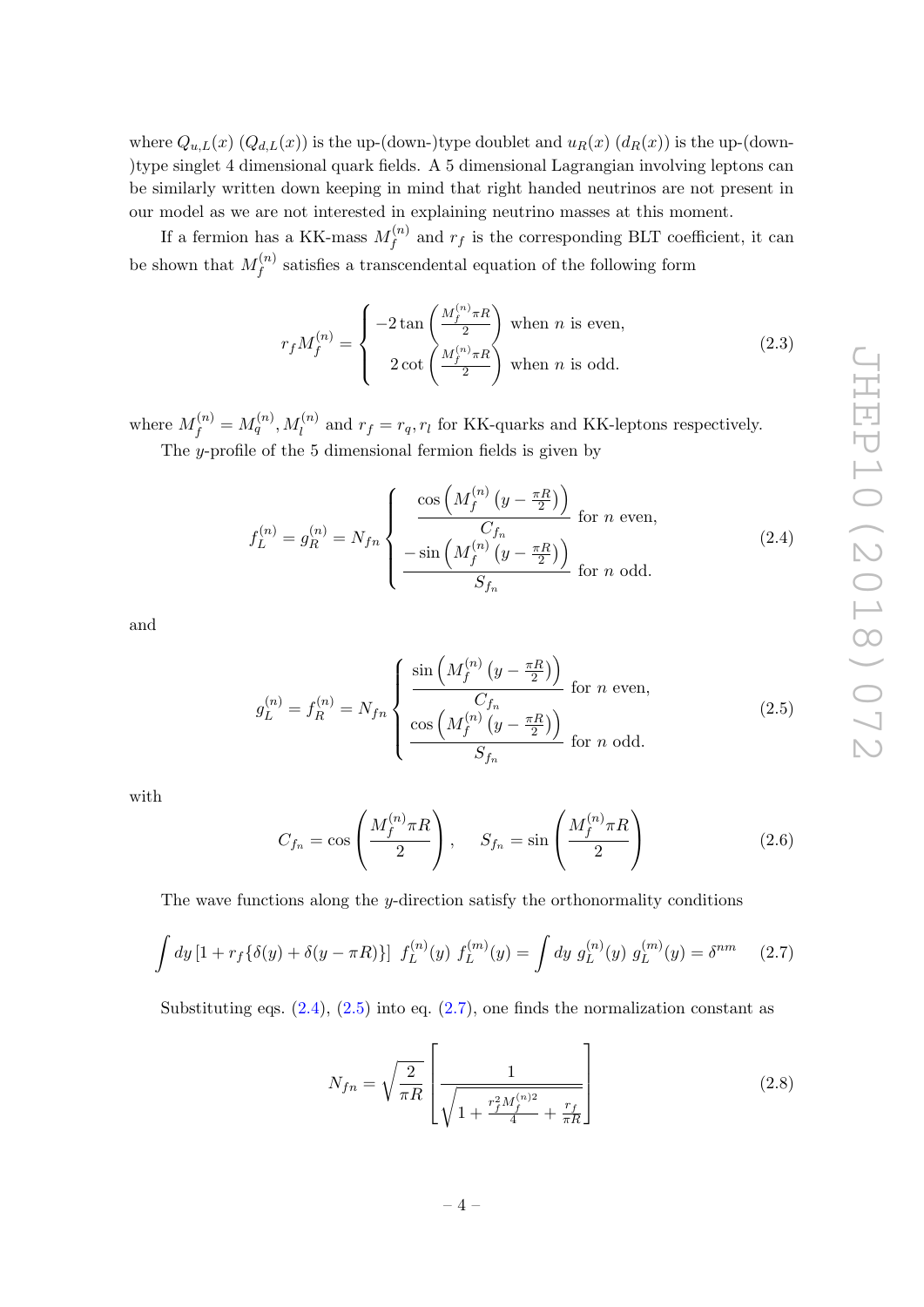Next we turn our attention to the gauge and scalar sectors of the theory. The general forms of 5 dimensional action with BLTs in this case are given by

$$
S_{\text{SU}(2)} = \int d^4x \int_0^{\pi R} dy \left[ -\frac{1}{4} \mathcal{W}^{MNa} \mathcal{W}_{MN}^a - \frac{r_W}{4} \{ \delta(y) + \delta(y - \pi R) \} \mathcal{W}^{\mu\nu a} \mathcal{W}_{\mu\nu}^a \right]
$$
  
\n
$$
S_{\text{U}(1)} = \int d^4x \int_0^{\pi R} dy \left[ -\frac{1}{4} \mathcal{B}^{MN} \mathcal{B}_{MN} - \frac{r_B}{4} \{ \delta(y) + \delta(y - \pi R) \} \mathcal{B}^{\mu\nu} \mathcal{B}_{\mu\nu} \right]
$$
  
\n
$$
S_{\text{SU}(3)} = \int d^4x \int_0^{\pi R} dy \left[ -\frac{1}{4} \mathcal{G}^{MNa} \mathcal{G}_{MN}^a - \frac{r_{gl}}{4} \{ \delta(y) + \delta(y - \pi R) \} \mathcal{G}^{\mu\nu a} \mathcal{G}_{\mu\nu}^a \right]
$$
  
\n
$$
S_{\Phi} = \int d^4x \int_0^{\pi R} dy \left[ (D^M \Phi)^{\dagger} (D_M \Phi) + \tilde{\mu}^2 \Phi^{\dagger} \Phi - \frac{\tilde{\lambda}}{4} (\Phi^{\dagger} \Phi)^2 + r_{\phi} \{ \delta(y) + \delta(y - \pi R) \} \left( (D^{\mu} \Phi)^{\dagger} (D_{\mu} \Phi) + \tilde{\mu}^2 \Phi^{\dagger} \Phi - \frac{\tilde{\lambda}}{4} (\Phi^{\dagger} \Phi)^2 \right) \right]
$$
(2.9)

where  $\Phi(x,y) = \begin{pmatrix} \Phi^+(x,y) \\ \Phi^+(x,y) \end{pmatrix}$  $\Phi^0(x,y)$  $\setminus$ is the Higgs doublet, 'a' is the gauge index with  $a = 1,2,3$ for  $SU(2)_L$  and a = 1,...,8 for  $SU(3)_C$ .  $\tilde{\mu}$ ,  $\tilde{\lambda}$  are the Higgs mass parameter and quartic coupling respectively in 5 dimension. The field strength tensors are given by

$$
\mathcal{W}_{MN}^{a} \equiv \left( \partial_{M} W_{N}^{a} - \partial_{N} W_{M}^{a} + \tilde{g}_{2} \epsilon^{abc} W_{M}^{b} W_{N}^{c} \right)
$$
  
\n
$$
\mathcal{G}_{MN}^{a} \equiv \left( \partial_{M} G_{N}^{a} - \partial_{N} G_{M}^{a} + \tilde{g}_{3} f^{abc} G_{M}^{b} G_{N}^{c} \right)
$$
  
\n
$$
\mathcal{B}_{MN} \equiv \partial_{M} B_{N} - \partial_{N} B_{M}
$$
\n(2.10)

The y-dependent wave functions for 5 dimensional KK-scalar and KK-gauge boson fields are given by eqs. [\(2.4\)](#page-4-0) and [\(2.5\)](#page-4-1) with appropriate replacements for  $M_f^{(n)}$  $f_f^{(n)}$  and  $r_f$ .

The mass matrix involving  $W_\mu^{3(n)}$  and  $B_\mu^{(n)}$  takes the following form

<span id="page-5-0"></span>
$$
\mathcal{M}_{W^{3}B}^{(n)} = \begin{pmatrix} \frac{g_{2}^{2}v^{2}}{8} + M_{W}^{(n)2} & -\frac{g_{1}g_{2}v^{2}}{8} \sqrt{\frac{\pi R + r_{B}}{\pi R + r_{W}}} I_{W^{3}B}^{(n)} \\ -\frac{g_{1}g_{2}v^{2}}{8} \sqrt{\frac{\pi R + r_{B}}{\pi R + r_{W}}} I_{W^{3}B}^{(n)} & \frac{g_{1}^{2}v^{2}}{8} \frac{\pi R + r_{B}}{\pi R + r_{W}} I_{BB}^{(n)} + M_{B}^{(n)2} \end{pmatrix}
$$
(2.11)

where  $M_W^{(n)}$  and  $M_B^{(n)}$  $B_B^{(n)}$  are the KK-masses at the n<sup>th</sup> level corresponding to BLT coefficients  $r_W$  and  $r_B$  respectively.  $I_{W^3}^{(n)}$  $\binom{n}{W^3B}$ ,  $I_{BB}^{(n)}$  are the overlap integrals given by

$$
I_{W^{3}B}^{(n)} = \int_{0}^{\pi R} dy \left[ 1 + r_{W} \{ \delta(y) + \delta(y - \pi R) \} \right] f_{L,W}^{(n)} f_{L,B}^{(n)}
$$

$$
I_{BB}^{(n)} = \int_{0}^{\pi R} dy \left[ 1 + r_{B} \{ \delta(y) + \delta(y - \pi R) \} \right] f_{L,B}^{2(n)} \tag{2.12}
$$

Upon diagonalization of the matrix given in [\(2.11\)](#page-5-0), the gauge eigenstates  $W_\mu^{3(n)}$  ,  $B_\mu^{(n)}$ are found to be related to the mass eigenstates  $Z_{\mu}$  and  $A_{\mu}$  through the following relations

<span id="page-5-1"></span>
$$
W_{\mu}^{3(n)} = \cos \theta_W^{(n)} Z_{\mu}^{(n)} + \sin \theta_W^{(n)} A_{\mu}^{(n)}
$$
  

$$
B_{\mu}^{(n)} = -\sin \theta_W^{(n)} Z_{\mu}^{(n)} + \cos \theta_W^{(n)} A_{\mu}^{(n)}
$$
(2.13)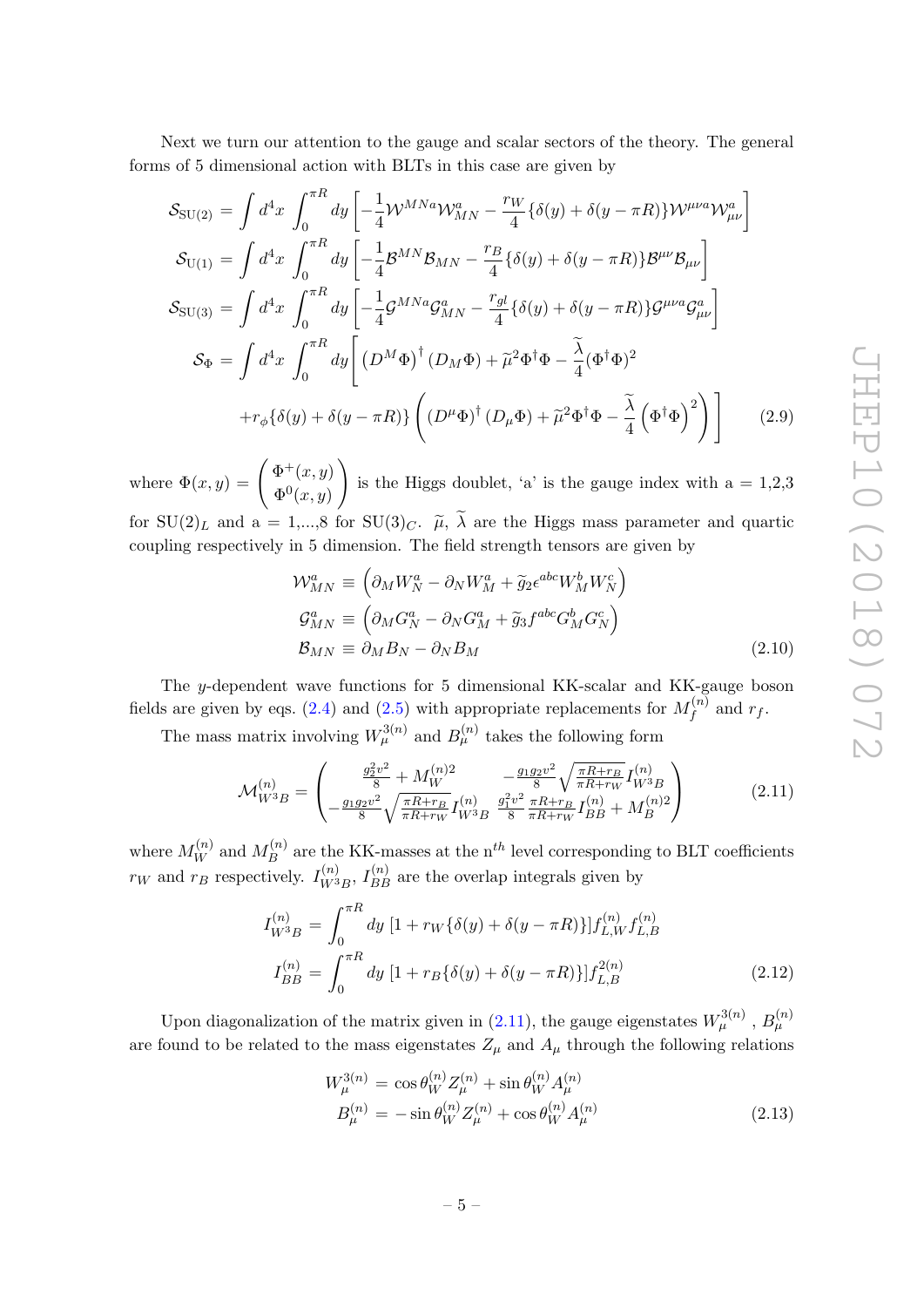where the mixing angle  $\theta_W^{(n)}$  corresponding to the n<sup>th</sup> level is given by

<span id="page-6-6"></span>
$$
\tan \theta_W^{(n)} = \frac{\frac{g_1 g_2 v^2}{4} \sqrt{\frac{\pi R + r_B}{\pi R + r_W}} I_{W^3 B}^{(n)}}{g_2^2 v^2 + M_W^{(n)2} - M_B^{(n)2} - \frac{g_1^2 v^2}{8} \frac{\pi R + r_B}{\pi R + r_W} I_{BB}^{(n)}} \tag{2.14}
$$

The KK-masses of the physical states  $Z_{\mu}^{(n)}$  and  $A_{\mu}^{(n)}$  are given by the eigenvalues of the matrix  $M_{W^3}^{(n)}$  $\chi^{(n)}_{W^3B}$ . Also note that the mixing between  $W_5^{\pm(n)}$  $\mathfrak{s}^{\pm(n)}$  and  $\Phi^{\pm(n)}$  gives rise to a tower of physical charged Higgs fields  $H^{\pm(n)}$  while the mixing between  $Z_5^{(n)}$  $\chi^{(n)}$ , [3](#page-6-0) and  $\chi^{(n)}$  gives rise to a tower of physical neutral pseudo scalar Higgs fields  $A^{(n)}$ .<sup>[4](#page-6-1)</sup> The orthogonal combinations to the physical charged scalars and pseudo scalars are Goldstone bosons which decouple from the theory with an unitary gauge choice to which we adhere in the following. The physical mass of a KK-particle at the  $n^{th}$  KK-mode is given by  $m^{(n)} = \sqrt{M_{SM}^2 + M_{KK}^{(n)2}}$ KK where  $M_{SM}$  is the zero mode mass and  $M_{KK}^{(n)}$  is the KK-mass at the  $n^{th}$  level which is a solution of the transcendental equation of the form [\(2.3\)](#page-4-3).

Finally, we come to the Yukawa sector. The 5 dimensional Yukawa action for quarks with BLTs is given by

<span id="page-6-4"></span>
$$
\mathcal{S}_{Y}^{\text{quark}} = -\int d^{4}x \int_{0}^{\pi R} dy \Big[ \tilde{y}_{u} \bar{Q} \tilde{\Phi} U + \tilde{y}_{d} \bar{Q} \Phi D + r_{Y}^{q} \{ \delta(y) + \delta(y - \pi R) \} \Big] \Big( \tilde{y}_{u} \bar{Q}_{L} \tilde{\Phi} U_{R} + \tilde{y}_{d} \bar{Q}_{L} \Phi D_{R} \Big) + \text{h.c.} \Big]
$$
(2.15)

where  $\widetilde{\Phi} \equiv i\tau^2 \Phi^{*,5}$  $\widetilde{\Phi} \equiv i\tau^2 \Phi^{*,5}$  $\widetilde{\Phi} \equiv i\tau^2 \Phi^{*,5}$   $\widetilde{y}_u(\widetilde{y}_d)$  stands for up-(down-)type 5 dimensional Yukawa coupling and  $r_{\rm V}^q$  $\frac{q}{Y}$  is the BLT coefficient for the corresponding Yukawa interactions. Similarly for leptons, the corresponding action in 4+1 dimension would be

<span id="page-6-5"></span>
$$
S_Y^{\text{lepton}} = -\int d^4x \int_0^{\pi R} dy \Big[ \tilde{y}_l \bar{L} \Phi E + r_Y^l \{ \delta(y) + \delta(y - \pi R) \} \tilde{y}_l \bar{L}_L \Phi E_R + \text{h.c.} \Big] \tag{2.16}
$$

where  $\tilde{y}_l$  is the 5 dimensional lepton Yukawa coupling and  $r_Y^l$  is the BLT coefficient of the corresponding interactions. For simplicity of calculations, we set the quark (lepton) Yukawa BLT coefficient equal to the quark (lepton) BLT coefficient i.e.  $r_Y^q = r_q$  and  $r_Y^l = r_l$ .<sup>[6](#page-6-3)</sup> We will stick to this choice in all our calculations.

We conclude the model description by stating the relations involving the 5 dimensional parameters and their SM counterparts. They can easily be derived by substituting all the field expansions given in eqs.  $(2.2)$ ,  $(2.15)$ ,  $(2.16)$  into the corresponding Lagrangians and

<span id="page-6-0"></span><sup>&</sup>lt;sup>3</sup>This state arises from the mixing between  $W_5^{3(n)}$  and  $B_5^{(n)}$  which are the 5<sup>th</sup> components of KKexcitations of EW gauge bosons.

<span id="page-6-1"></span> ${}^4\Phi^{\pm(n)}$  and  $\chi^{(n)}$  are KK-excitations of charged and scalar components respectively of the Higgs doublet  $\Phi(x, y)$ .

<span id="page-6-3"></span><span id="page-6-2"></span><sup>&</sup>lt;sup>5</sup>Where  $\tau^2$  is the usual Pauli matrix.

<sup>&</sup>lt;sup>6</sup>For the choice of unequal Yukawa and fermion BLT coefficients the corresponding fermion mixing matrix will have a complicated form and will lead to mixing among KK-fermions of different KK-levels. For details, see [\[42\]](#page-22-1).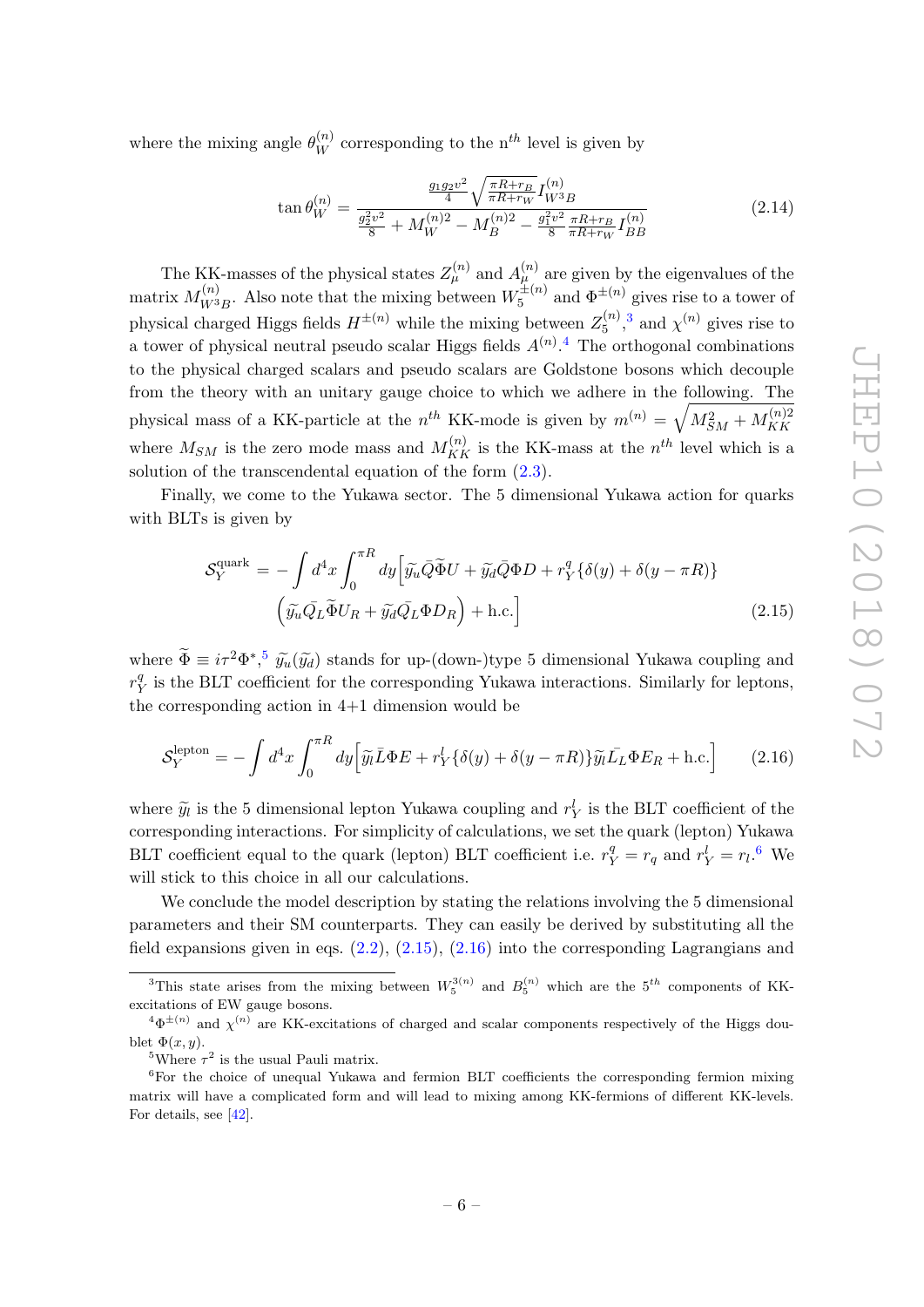| Sector    | Scenario A                        | Scenario B                       |
|-----------|-----------------------------------|----------------------------------|
| Gauge     | $r_B = r_W = r_{EW}, r_{gl}$      | $r_B \neq r_W, r_{ql}$           |
| Fermion   | $r_q = r_l = r_f$                 | $r_q \neq r_l$                   |
| Scalar    | $r_{\phi}=r_W$                    | $r_{\phi}=r_W$                   |
| Yukawa    | $r_a^Y = r_l^Y = r_f$             | $r_q^Y = r_q, r_l^Y = r_l$       |
| Hierarchy | $r_{ql} < r_q(r_l) < r_B (= r_W)$ | $r_{ql} < r_q < r_W < r_l < r_B$ |

<span id="page-7-1"></span>Table 2. Definitions of two different scenarios used in the analysis.

comparing the zero mode with the SM Lagrangian. We enlist them below.

$$
\widetilde{g}_1 = g_1 \sqrt{\pi R + r_B} \n\widetilde{g}_2 = g_2 \sqrt{\pi R + r_W} \n\widetilde{g}_3 = g_3 \sqrt{\pi R + r_{gl}} \n\widetilde{y} = y \sqrt{\pi R + r_W}
$$
\n(2.17)

where  $\tilde{y}$  stands for general Yukawa coupling.

The above discussion about the nmUED model is more or less general in nature. In our analysis we consider two different scenarios to study the signals at the LHC. The definition of each scenario is given in table [2.](#page-7-1) Note that in case of scenario A, several expressions involving masses and mixing of  $U(1)_Y$  and  $SU(2)_L$  gauge bosons become simpler because of the equality of the involved BLT coefficients. As for example, the mass matrix in eq. [\(2.13\)](#page-5-1) reduces to the simple form of the corresponding mass matrix in the SM. The hierarchies among BLT coefficients in each type of model are also shown. Note that we always take  $r_B$  to be the largest so that in a KK-parity conserving scenario  $\gamma^{(1)}$  becomes the lightest KK-particle (LKP) and hence a DM candidate.<sup>[7](#page-7-2)</sup>

#### <span id="page-7-0"></span>3 Production and decay modes of KK particles

In this section we discuss the relevant tree level processes leading to productions of level 1 EW and strongly interacting KK-particles of nmUED at the LHC. One of our main objectives in this work is to see how much parameter space of nmUED has already been explored by presently available LHC data. For this, a knowledge of production crosssections of the KK-particles is very important. We also discuss various decay modes of these KK-particles that depend crucially on the hierarchy among BLT coefficients.

In figures [1,](#page-8-0) [2](#page-9-0) and [3,](#page-9-1) we present the Feynman diagrams corresponding to the pair and associated productions of KK-quarks and KK-gluons. At the very outset it is to be borne in mind that productions of KK-gluons and KK-quarks are completely determined by  $R^{-1}$ which sets the overall mass scale of the KK-excitations along with two BLT coefficients namely  $r_{gl}$  and  $r_q$  which play the dual role in determining the masses of the KK-excitations

<span id="page-7-2"></span><sup>7</sup>The phenomenological impact of non conservation of KK-parity has been studied in [\[52](#page-22-11)[–54\]](#page-22-12).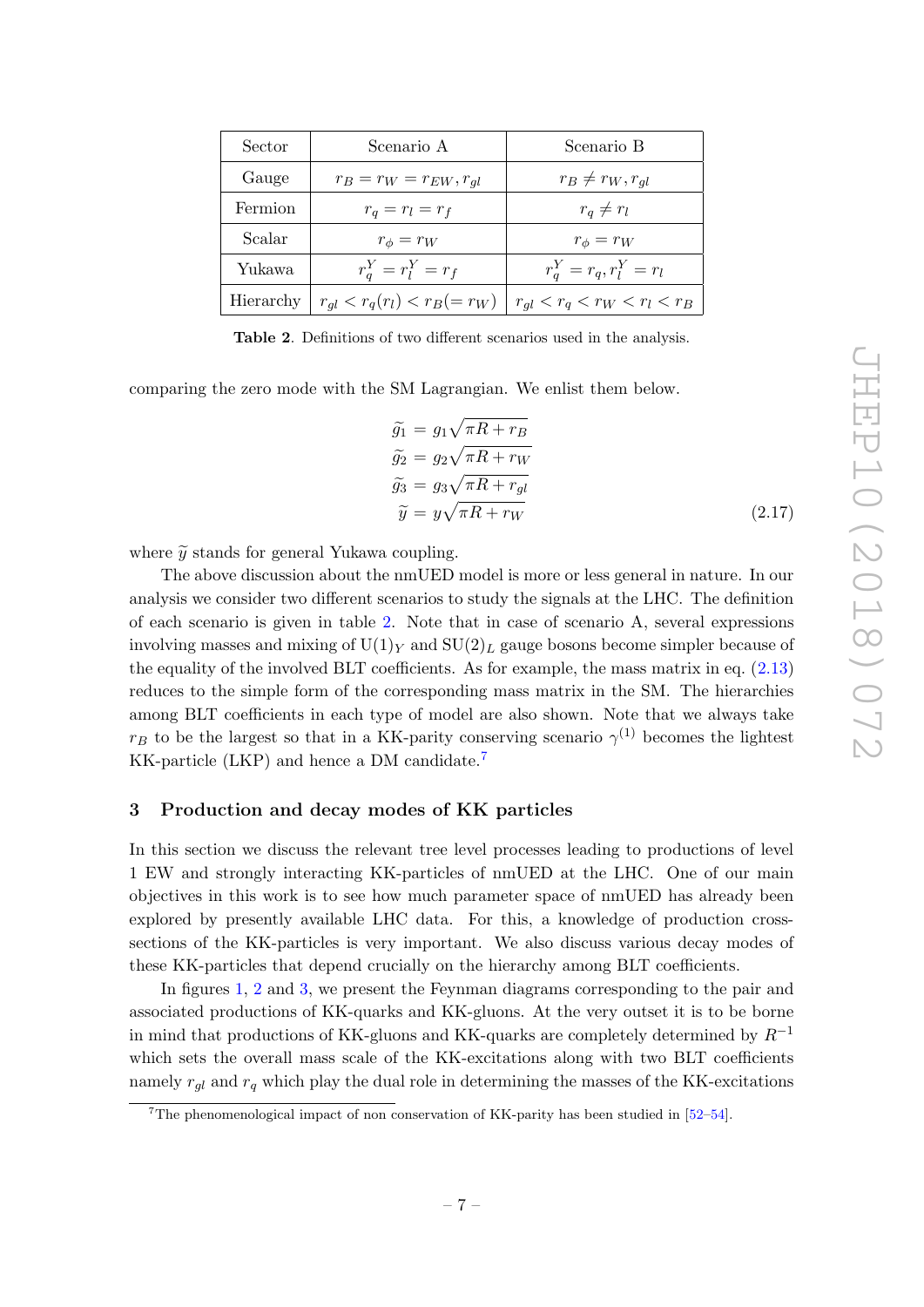

<span id="page-8-0"></span>**Figure 1.** Feynman diagrams for pair productions of  $n = 1$  KK-excitations of quarks.

and governing the dynamics. However in case of KK-quark pair productions,  $r_W$  will also come into play through the t-channel exchange diagram (see figure [1\)](#page-8-0). The associated EW production of  $W^{\pm(1)}$  and  $Z^{(1)}$  at the LHC can occur either via a s-channel  $W^{\pm}$  or t-channel  $Q^{(1)}$  exchange (see figure [4\)](#page-10-0). If mass of  $Q^{(1)}$  is large, t-channel process will be suppressed compared to the corresponding  $s$ -channel.<sup>[8](#page-8-1)</sup> Like the strong production here also for a fixed value of  $R^{-1}$ ,  $r_W$  and  $r_q$  determine the EW production cross-section. In figure [5,](#page-10-1) we

<span id="page-8-1"></span><sup>&</sup>lt;sup>8</sup>In passing we point out that  $Z^{(1)}$  pair production is only driven by a t-channel process as in this case s-channel diagram is absent. Therefore if  $Q^{(1)}$  is very heavy, the cross-section of  $Z^{(1)}$  pair production will be very poor as compared to that of  $W^{\pm (1)}Z^{(1)}$ .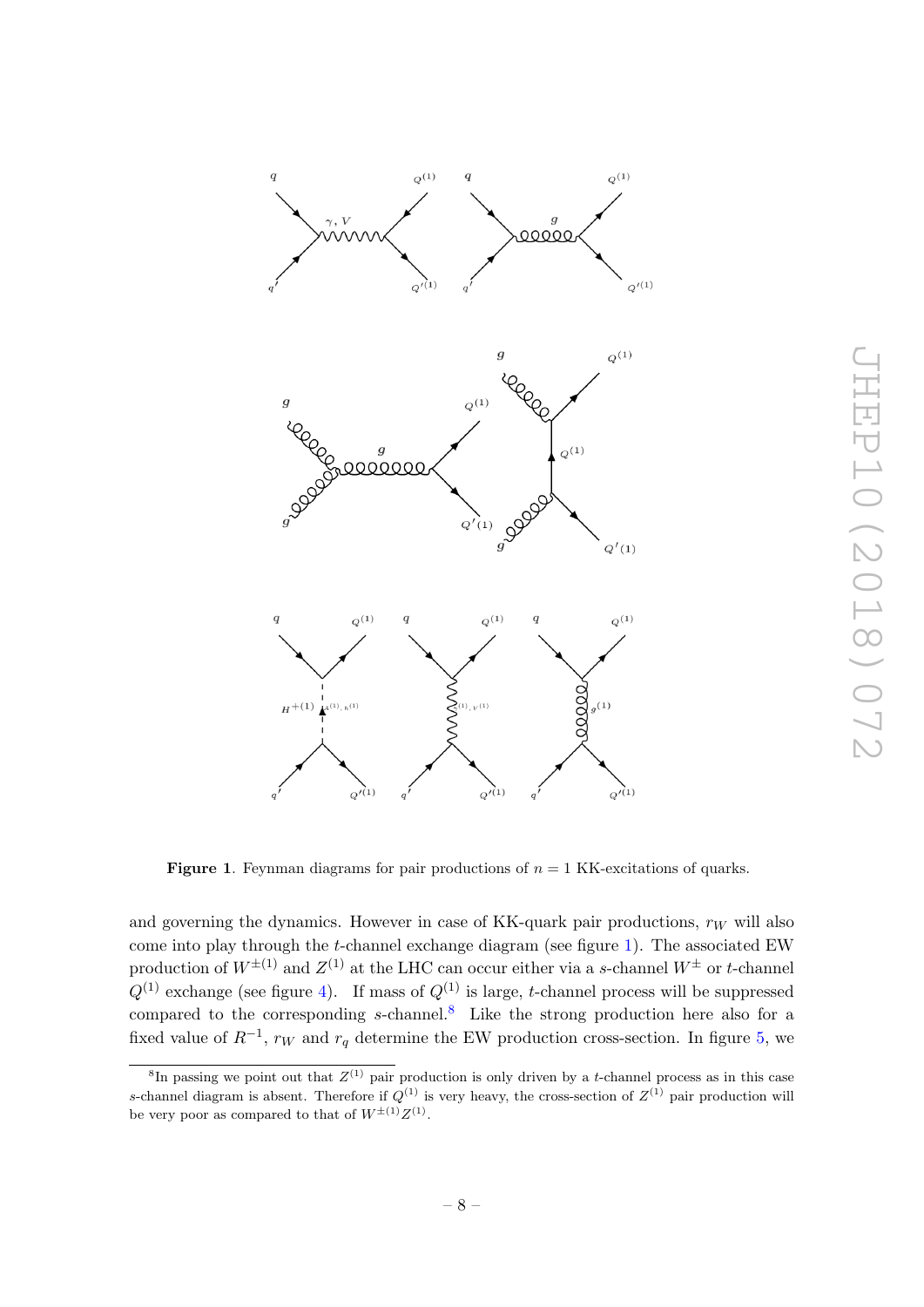

<span id="page-9-0"></span>Figure 2. Feynman diagrams for associated productions of  $n = 1$  KK-excitations of quarks and gluons.



<span id="page-9-1"></span>**Figure 3.** Feynman diagrams for pair productions of  $n = 1$  KK-excitations of gluons.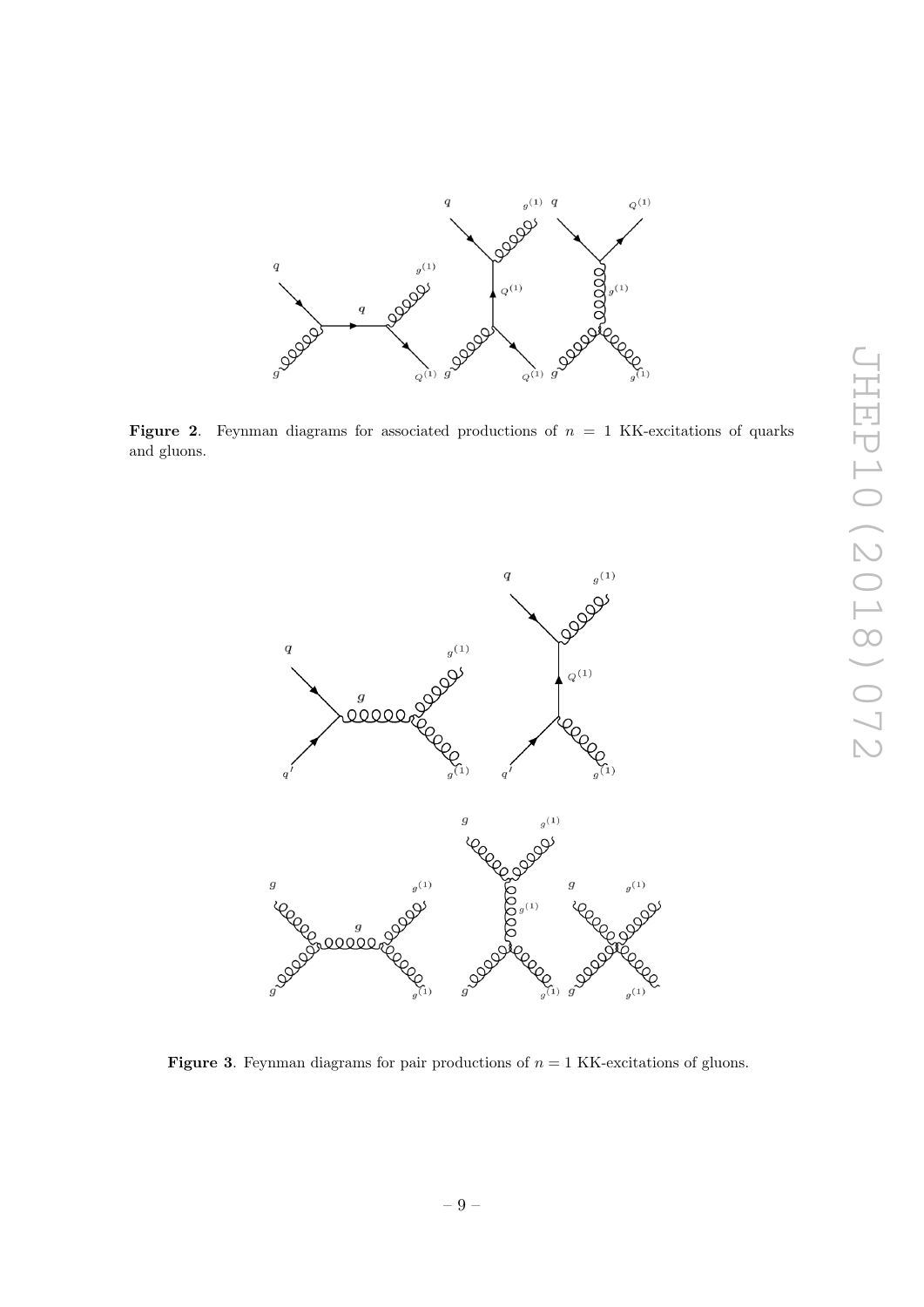

<span id="page-10-0"></span>**Figure 4.** Feynman diagrams for pair productions of  $n = 1$  KK-excitations of EW gauge bosons.



<span id="page-10-1"></span>Figure 5. Variation of cross-section for the productions of KK particles as a function of their **rigure 3.** Variation of cross-section for the junsses at  $\sqrt{S} = 13 \text{ TeV}$ .  $R^{-1}$  is fixed at 1 TeV.

present cross-sections for both the strong and EW productions for 13 TeV run of the LHC with  $R^{-1}$  fixed at 1 TeV. For a  $g^{(1)}$   $(Q^{(1)})$  of mass around 400 GeV, the corresponding pair production cross-section is nearly  $\sim$  425 (105) pb. For higher masses  $g^{(1)}g^{(1)}$  and  $Q^{(1)}Q^{(1)}$  production cross-sections become almost comparable. The NLO corrections to the production cross-sections of strongly interacting KK-particles can be found in [\[55\]](#page-22-13). However we have not considered these corrections in our analysis. On the other hand, EW cross-section is much smaller as expected.

It is natural to discuss decay patterns of level 1 KK-particles at this point. In the following analysis, we consider  $g^{(1)}$  to be the heaviest. Consequently, it decays to  $qQ^{(1)}$ with 50% branching ratio (BR).<sup>[9](#page-10-2)</sup> The decay modes of  $Q^{(1)}$ , however, depend on the relative values of gauge and fermion BLT coefficients. In table [3,](#page-11-0) we show decay patterns of  $Q^{(1)}$ with the help of some representative benchmark points (BPs) for several choices of BLT coefficients. To start with we concentrate on the scenario A. Due to equality of  $r_B$  and  $r_W$ , compositions of  $Z^{(1)}$  and  $\gamma^{(1)}$  are exactly similar to the Z and  $\gamma$  of the SM. This can

<span id="page-10-2"></span><sup>&</sup>lt;sup>9</sup>The other half of the time it decays to singlet KK-quarks.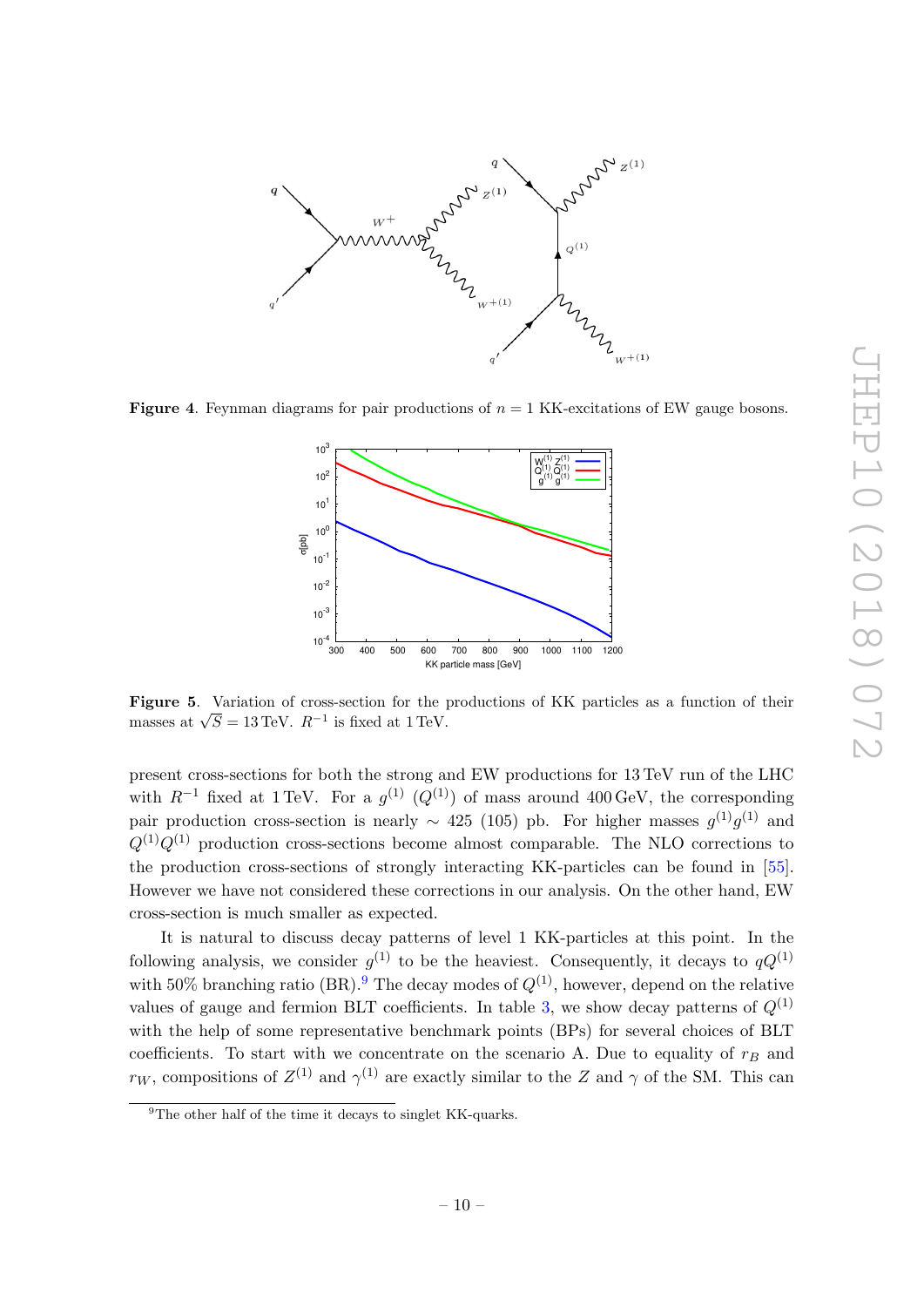| <b>BLT</b>          | Up type KK-quark, $Q_u^{(1)}$ |            |                 |             | Down type KK-quark, $Q_{\lambda}^{(1)}$ |             |            |                 |             |            |
|---------------------|-------------------------------|------------|-----------------|-------------|-----------------------------------------|-------------|------------|-----------------|-------------|------------|
| ${\rm coefficient}$ | $dW^{+(1)}$                   | $uZ^{(1)}$ | $u\gamma^{(1)}$ | $sW^{+(1)}$ | $dH^{+(1)}$                             | $uW^{-(1)}$ | $dZ^{(1)}$ | $d\gamma^{(1)}$ | $uH^{-(1)}$ | $dA^{(1)}$ |
| $r_q=4$             | 0.585                         | 0.184      | 0.174           | 0.03        | 0.018                                   | 0.621       | 0.278      | 0.036           | 0.041       | 0.024      |
| $r_{EW} = 19.3$     |                               |            |                 |             |                                         |             |            |                 |             |            |
| $r_q=4$             | 0.588                         | 0.159      | 0.213           | 0.03        |                                         | 0.682       | 0.259      | 0.057           |             |            |
| $r_{EW}=4.7$        |                               |            |                 |             |                                         |             |            |                 |             |            |
| $r_q = 0.81$        | 0.604                         | 0.194      | 0.139           | 0.031       | 0.023                                   | 0.637       | 0.291      | 0.035           | 0.024       | 0.014      |
| $r_{EW}=9.3$        |                               |            |                 |             |                                         |             |            |                 |             |            |
| $r_q = 0.81$        | 0.608                         | 0.181      | 0.176           | 0.031       |                                         | 0.668       | 0.282      | 0.046           |             |            |
| $r_{EW}=0.98\,$     |                               |            |                 |             |                                         |             |            |                 |             |            |
| $r_q = 0.35$        | 0.553                         | 0.125      | 0.291           | 0.028       |                                         | 0.689       | 0.222      | 0.086           |             |            |
| $r_{EW}=0.39\,$     |                               |            |                 |             |                                         |             |            |                 |             |            |
| $r_q = -0.289$      | 0.621                         | 0.202      | 0.137           | 0.032       |                                         | 0.655       | 0.302      | 0.034           |             |            |
| $r_{EW}=1.7$        |                               |            |                 |             |                                         |             |            |                 |             |            |
| $r_q = -0.289$      | 0.608                         | 0.181      | 0.179           | 0.031       |                                         | 0.67        | 0.28       | 0.047           |             |            |
| $r_{EW} = -0.235$   |                               |            |                 |             |                                         |             |            |                 |             |            |

<span id="page-11-0"></span>Table 3. Different decay modes of KK-quarks along with their BRs for various choices of BLT coefficients. BLT coefficients are given in TeV<sup>-1</sup>.

be easily seen from eq. [\(2.14\)](#page-6-6), in which the overlap integral becomes unity in the above limit.<sup>[10](#page-11-1)</sup> The mixing angle  $(\theta_W^{(n)})$  between  $W_\mu^{3(n)}$  and  $B_\mu^{(n)}$  is same for all KK-levels and it also equals to the Weinberg angle. We will see very soon that this plays a crucial role in determining the decay patterns of the KK-excitations.  $Q_{u,d}^{(1)}$  can decay to KK-gauge bosons and KK-scalars via two-body decay as  $r_{EW} > r_q$ . The up-type KK-quark decays dominantly into Cabibbo-favoured mode  $qW^{+(1)}$ . However, BRs to  $qZ^{(1)}$  and  $q\gamma^{(1)}$  are also not negligible.  $\gamma^{(1)}$  channel can dominate over the corresponding  $Z^{(1)}$  channel for small values of  $r_{EW}$ . A tiny fraction of  $Q_u^{(1)}$  also goes to Cabibbo-suppressed channel and rarely to  $H^{\pm (1)}$ . For the down-type KK-quarks,  $W^{-(1)}$  mode is dominant and  $Z^{(1)}$  mode is sub dominant. The BR in  $\gamma^{(1)}$  channel is always smaller than that of  $Z^{(1)}$  although it increases with a decrease in  $r_{EW}$  for a fixed value of  $r_q$ . Down-type KK-quark can also decay occasionally into the charged and cp-odd KK-scalars. A comparison of first two lines (and consequently third with fourth and sixth with seventh line) would reveal how these BRs depend on  $r_q$  and  $r_{EW}$ . In each of these pairs,  $Q_u^{(1)}$  mass remains fixed while KKgauge boson mass has been increased by decreasing  $r_{EW}$  from one BP to the next.  $r_{EW}$ not only controls the masses of KK-EW gauge bosons, it also affects the couplings involved in these decays via overlap integrals which originate at these decay vertices. However, if we compare the first two lines, the effect is mainly kinematical. As  $r_{EW}$  changes from 19.3 to 4.7, all the KK-gauge boson masses go up thus squeezing the available phase space for the

<span id="page-11-1"></span><sup>&</sup>lt;sup>10</sup>This is due to the normalization of the *y*-dependent functions.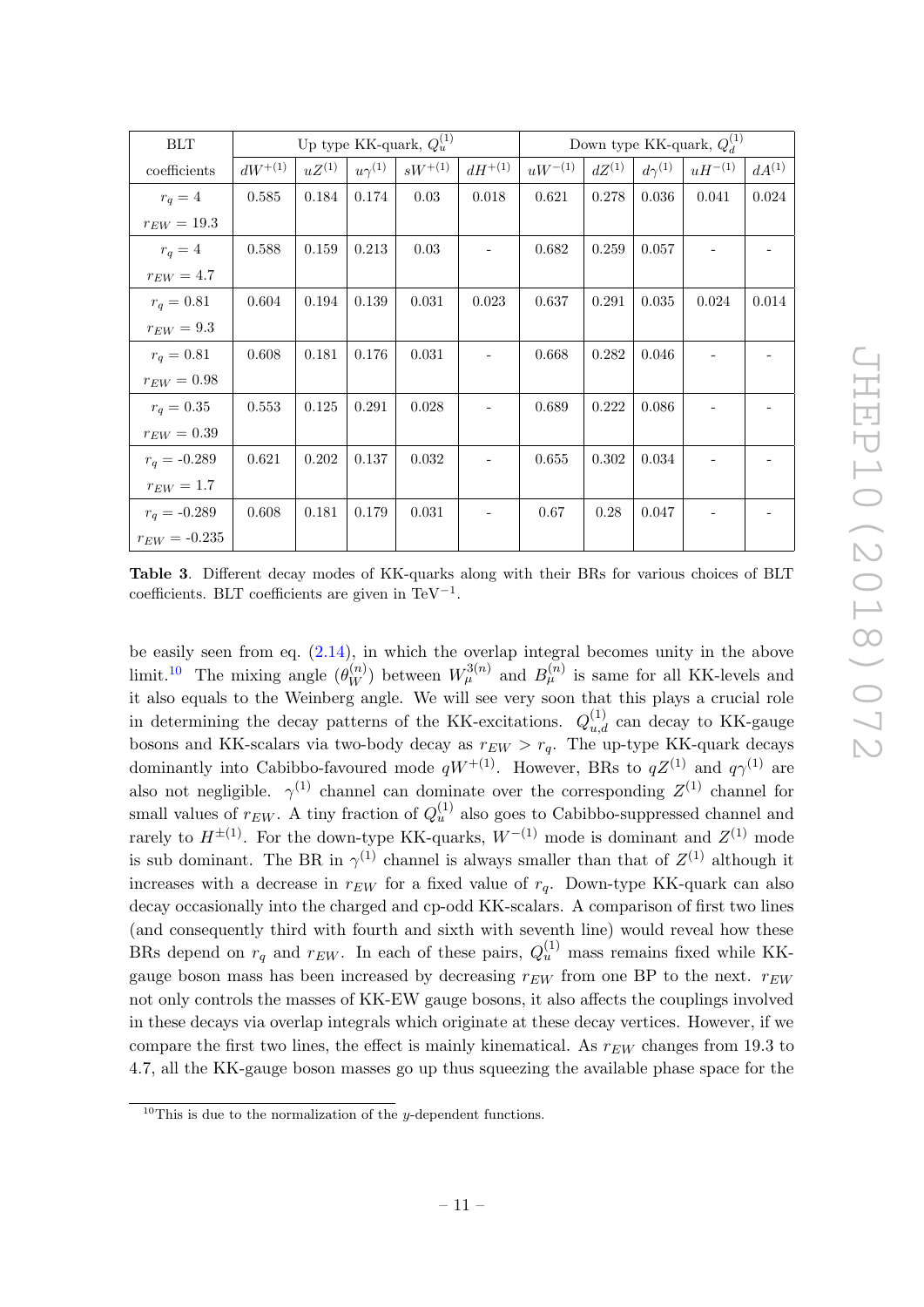| <b>BLT</b> coefficients |                |       | Decay modes of $Z^{(1)}$ |                   |                        |                              | Decay modes of $W^{\pm(1)}$ |                    |  |
|-------------------------|----------------|-------|--------------------------|-------------------|------------------------|------------------------------|-----------------------------|--------------------|--|
| $r_{EW}$                | $r_q$          | $r_l$ | $qq'W^{\pm (1)}$         | $l\nu W^{\pm(1)}$ | $q\bar{q}\gamma^{(1)}$ | $ll\gamma^{(1)}$             | $q q' \gamma^{(1)}$         | $l\nu\gamma^{(1)}$ |  |
| 4.66                    | 4              | 4     | 0.093                    | 0.049             | 0.489                  | 0.366                        | 0.662                       | 0.337              |  |
| 1.165                   | 1.1            | 1.1   | 0.029                    | 0.015             | 0.546                  | 0.408                        | 0.648                       | 0.352              |  |
| 7                       | $\overline{4}$ | 4     | 0.434                    | 0.226             | 0.182                  | 0.136                        | 0.666                       | 0.334              |  |
| 19.3                    | $3.1\,$        | 3.1   | 0.653                    | 0.327             | 0.02                   | $\qquad \qquad \blacksquare$ | 0.663                       | 0.337              |  |

<span id="page-12-1"></span>Table 4. Different decay modes of EW KK-gauge bosons along with their BRs for various choices of BLT coefficients. BLT coefficients are given in TeV<sup>-1</sup>.

decays.  $Z^{(1)}$  being the heaviest among these three, its mass becomes the closest to that of  $Q_u^{(1)}$  and subsequently  $Q_u^{(1)} \to Z^{(1)}q$  decay width deceases. As a result, decay BR to  $\gamma^{(1)}q$ goes up. While decay rates of  $Q_u^{(1)}$  to  $Z^{(1)}$  and  $\gamma^{(1)}$  can be quite competitive, in case of  $Q_d^{(1)}$  $\alpha_d^{(1)}$  decay to  $\gamma^{(1)}$  is always suppressed in comparison to  $Z^{(1)}$  as a consequence of electric charge. In a nutshell, decay BRs do not change much over a wide range of BLT coefficients. This is primarily due to the fact that decay widths of  $Q_{u,d}^{(1)}$  into different final states are not too sensitive to the couplings through the overlap integrals. The variation in BR over the BLT coefficient space which is seen from table [3,](#page-11-0) is mainly due to the decay kinematics (mass differences between the decaying and final state KK-particles). The decay modes of  $W^{\pm(1)}$  and  $Z^{(1)}$  depend crucially on the hierarchy among different BLT coefficients. When  $r_W = r_B$ , the EW spectrum is extremely compressed and if KK-leptons are heavier than KK-EW gauge bosons, both  $W^{\pm(1)}$  and  $Z^{(1)}$  decay via three-body channels. The decay of  $Z^{(1)}$  can occur either via  $q\bar{q}\gamma^{(1)}/l l\gamma^{(1)}$  or  $qq'W^{\pm (1)}/l\nu W^{\pm (1)}$  channel.  $W^{\pm (1)}$  being lighter than  $Z^{(1)}$ , however, always decays into  $qq'\gamma^{(1)}/l\nu\gamma^{(1)}$ . We illustrate this with the help of few BPs in table [4.](#page-12-1)

It can be seen from table [4](#page-12-1) that BR of  $Z^{(1)}$  into  $\gamma^{(1)}$  channel becomes smaller compared to that of  $W^{\pm(1)}$  channel as  $r_{EW}$  increases. For  $r_{EW} \sim 19$ ,  $W^{\pm(1)}$  channel completely overshadows  $\gamma^{(1)}$  mode. On the other hand, if we assume  $r_W \neq r_B$  (scenario B) and keep the fermion sector below  $W^{\pm (1)}$ ,  $Z^{(1)}$ , the KK-gauge bosons will decay into fermion-anti fermion pair like their SM counterparts.

# <span id="page-12-0"></span>4 The methodology and results

We are now ready to present the main results of our analysis. But before doing that we first describe in detail the methods that we have used to constraint the nmUED parameter space in two different scenarios as discussed in section [2.](#page-2-0) For all our calculations we restrict ourselves to the production and decay of  $n = 1$  KK-mode only and keep  $R^{-1}$  fixed at 1 TeV.  $R^{-1}$  values beyond 1 TeV will drive the masses of the KK-excitations to such a regime where their production cross-section will be small even at 13 TeV. So we restrain in doing such exercise. In the following we will first discuss how the parameter space in scenario A is constrained from both Run I and Run II LHC data. Then we go on discussing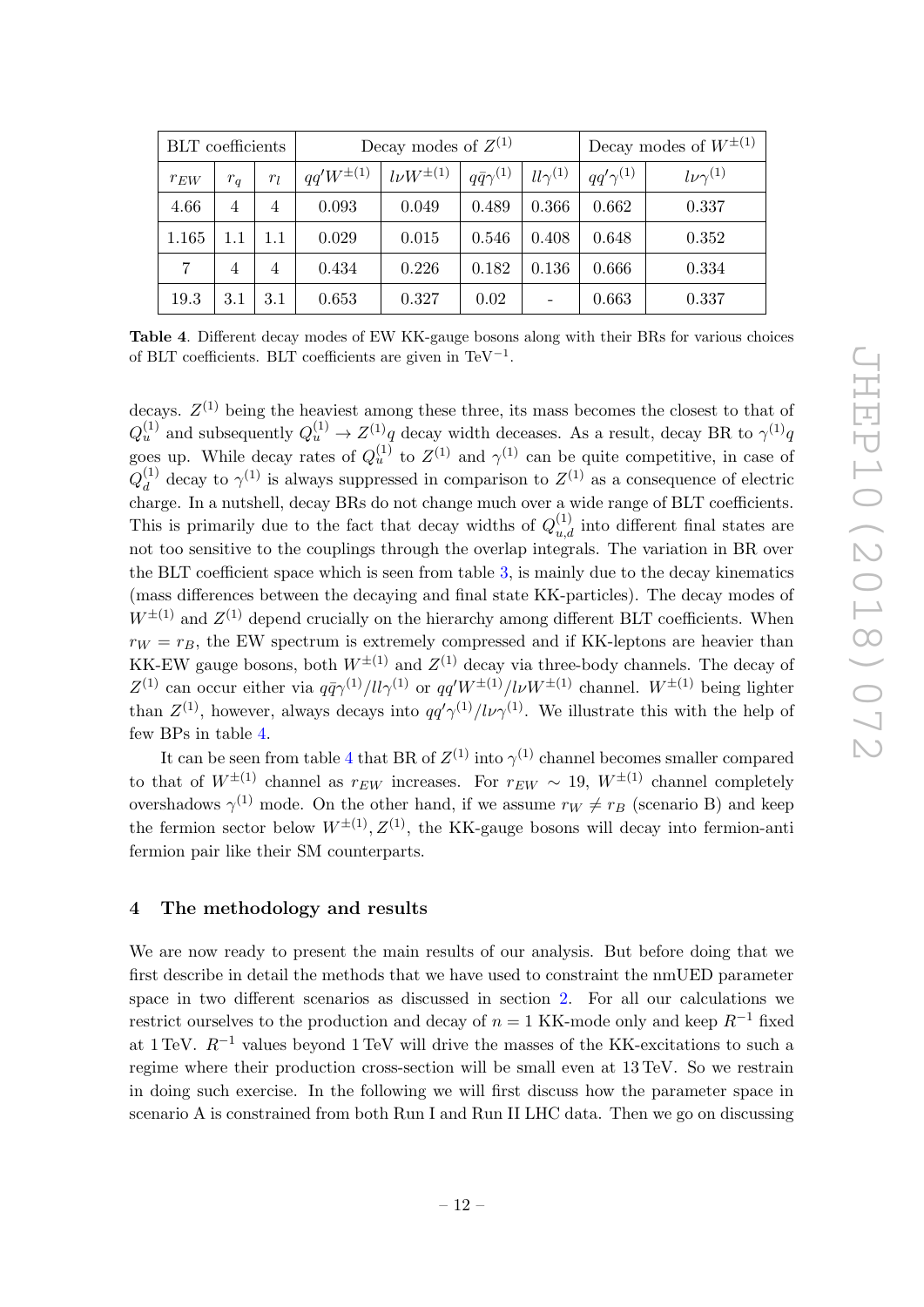the same for scenario B. We will also present how much parameter space can be explored by looking at the leptonic signal originating mainly from scenario B. The effect of the observed value of DM relic density of the universe and limits coming from the DM direct detection experiments will also be discussed for these scenarios.

The nmUED model files used in this work are generated using FeynRules 2.0 [\[56,](#page-22-14) [57\]](#page-22-15) running on Mathematica 9.0 [\[58\]](#page-22-16) platform. All the parton level signal events are generated using MadGraph5\_aMC@NLO  $v.2.4.2$  [\[59\]](#page-23-0) and these events are then passed through MadGraph5-PYTHIA [\[60\]](#page-23-1) interface for hadronization and showering. We use CTEQ6L [\[61\]](#page-23-2) parton distribution functions in all our simulations. For the analysis and detector level simulation, all the hadronized events are fed into CHECKMATE  $v.1.2.2$  [\[62\]](#page-23-3).

As already mentioned, nmUED model can provide a DM candidate under the assumption of KK-parity conservation. In this section we will examine the possibility whether the relic density calculated in nmUED model is in agreement with its experimentally measured value from WMAP and PLANCK data. We consider a  $3\sigma$  band of the observed relic density which is consistent with WMAP [\[63\]](#page-23-4) and PLANCK data [\[64\]](#page-23-5):

$$
0.1133 < \Omega h^2 < 0.1265 \tag{4.1}
$$

In this work we consider  $\gamma^{(1)}$  to be a cold dark matter candidate. There are two possible interactions that can contribute to the relic density of DM - annihilations of DM particles into SM particles and co-annihilation between DM candidate and other KK-particles. Now it is well known that the strength of co-annihilation process depends on the mass difference between the DM candidate and the other co-annihilating KK-particle and is important only when there is a nearby KK-excitation [\[22,](#page-20-6) [24\]](#page-21-10). We have already seen that for a fixed value of  $R^{-1}$ , the entire KK-spectrum is determined by the BLT coefficients. Therefore the specific choices of BLT coefficients will determine the mass separation of LKP with other KK-particles and that in turn will affect the co-annihilation processes.

We have computed the spin-independent LKP-proton scattering cross-section and compare it with the results coming from LUX [\[65\]](#page-23-6) and XENON1T experiments [\[66\]](#page-23-7). The direct scattering between DM and a nucleon can occur either via a  $h$ -exchange in the  $t$ -channel or s-channel quark exchange. The relative strength of the latter, however, depends on the mass of the quarks involved. DM relic density and DM-proton direct scattering crosssections  $(\sigma_{SI})$  have been estimated using micrOMEGAs [\[67\]](#page-23-8).

# <span id="page-13-0"></span>4.1 Constraining scenario A with LHC Run I and Run II data

The ATLAS collaboration has looked for final states with isolated leptons  $(l)$ ,<sup>[11](#page-13-1)</sup> and jets  $(i)$ associated with large  $E_T$  during Run I in the context of squark and gluino searches at the LHC [\[68\]](#page-23-9). We perform the same analysis for production of  $n = 1$  KK-quarks and KK-gluon in the nmUED framework.  $r_f$  and  $r_{gl}$  are chosen in such a way so that  $m_{gl}^{(1)} = 1.4 m_f^{(1)}$  $\stackrel{(1)}{f}$ . We allow all the BLT coefficients to vary freely within  $-\pi R < r < 20R$ . Assuming a value of BLT coefficient smaller than  $-\pi R$  would make the corresponding zero-mode tachyonic which can be clearly seen from eq.  $(2.8)$ . The upper bound of  $20R$  arises from

<span id="page-13-1"></span><sup>&</sup>lt;sup>11</sup>In this work we will always take l to be either e or  $\mu$  unless otherwise mentioned.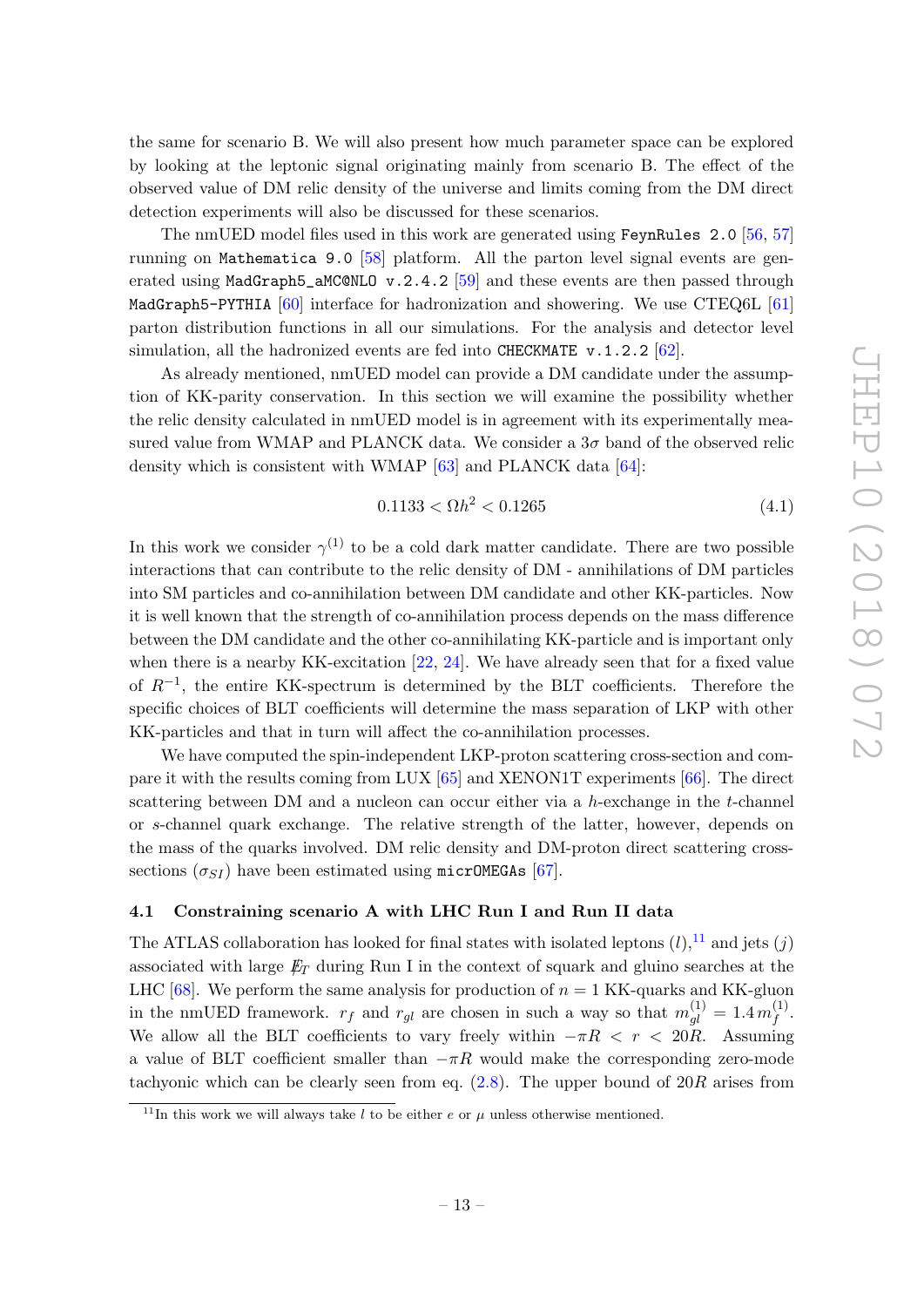the imposition of unitarity constraints on KK-gauge boson scattering amplitudes [\[39\]](#page-21-6). The hierarchy among BLT coefficients used in this case to scan the parameter space is chosen as  $r_{gl} < r_f < r_{EW}$ . We consider all possible productions of doublet KK-quark  $(Q^{(1)})$  and KK-gluon  $(g^{(1)})$  -  $Q^{(1)}\overline{Q}^{(1)}, Q^{(1)}Q^{(1)}, \overline{Q}^{(1)}\overline{Q}^{(1)}, g^{(1)}Q^{(1)}, g^{(1)}\overline{Q}^{(1)}$  and  $g^{(1)}g^{(1)}$ . We restrict ourselves to the first two generations of KK-quarks. Decay BRs of KK-quarks and KKgauge bosons have been discussed in detail in the previous section. However, before delving into the analysis of the LHC signal of this scenario it must be borne in mind that due to small mass separations among the KK-excitations in the EW sector leptons which originate from their decays tend to be soft.

The ATLAS collaboration constructed total nine signal regions (SRs) on the basis of softness or hardness and multiplicity of the leptons and jets in the final state [\[68\]](#page-23-9). These SRs are further binned into transverse momenta of jets  $(p_T^{jet})$  $T^{jet}_{T}$ ). A point in the parameter space is said to be excluded if the corresponding number of BSM events  $(N_{BSM})$  exceeds the observed upper bound  $S_{\text{obs}}^{95}$  in any one of the above SRs. We closely follow ref. [\[68\]](#page-23-9) for primary selection, isolation and reconstruction of signal objects. Signal es are required to have  $|\eta| < 2.47$  and  $p_T > 7$  (10) GeV in the soft (hard) lepton channel. Signal  $\mu$  must have a  $p_T > 6$  (10) GeV and  $|\eta| < 2.4$  in the soft (hard) lepton channel. Jets are reconstructed using anti- $k_T$  algorithm [\[69\]](#page-23-10) with radius parameter  $R = 0.4$  and must have  $p_T > 25 \,\text{GeV}$ ,  $|\eta| < 2.5$ . The comparatively soft cut on  $p_T$  of lepton is consistent with the compression in the gauge sector.

Next we extend the previous analysis in the case of  $\sqrt{S} = 13 \,\text{TeV}$  with an integrated luminosity of 36.1 fb<sup>-1</sup>. During Run II, the ATLAS collaboration performed a search for squarks and gluinos with exactly one isolated lepton, jets and large  $E_T$  in the final state [\[70\]](#page-23-11). We use this result to investigate the status of the previous analysis at the upgraded centre of mass (CM) energy. The choice of BLT coefficients is same as before. In this case also we generate all possible combinations of  $Q^{(1)}$  and  $g^{(1)}$ . The decay modes of KK-particles follow exactly the same pattern. In the analysis part, the ATLAS collaboration introduced five SRs. Each SR is characterized by different values of the kinematic cuts. The object selection, isolation and reconstruction are almost same as the previous case and can be found in [\[70\]](#page-23-11).

In figure [6,](#page-15-1) we display the result of our scanning in the  $m_{Q^{(1)}}-m_{\gamma^{(1)}}$  plane for scenario A. The blue region represents the excluded part of the parameter space in this plane by the ATLAS  $nl + mj + \not\!\!E_T$  search  $(n, m \ge 1)$  [\[68\]](#page-23-9) at Run I. For  $m_{\gamma^{(1)}} \sim 250 \,\mathrm{GeV}$ , this search excludes  $m_{\mathcal{O}^{(1)}}$  approximately upto 1.2 TeV.<sup>[12](#page-14-0)</sup> LKP mass cannot be lowered further due to constraint coming from unitarity. For  $m_{\gamma^{(1)}} = 600 \,\text{GeV}$  and above, there is no bound on  $m_{\mathcal{O}^{(1)}}$ .

We present the result coming from Run II data in the same plot. The cyan region is excluded from the LHC search in  $1l + mj + \not\!\!E_T$  channel during Run II [\[68\]](#page-23-9). The bound on  $m_{Q^{(1)}}$  is now extended upto nearly 1.26 TeV for  $m_{\gamma^{(1)}} = 250 \,\text{GeV}$ . This value is not significantly stronger than that coming from the 8 TeV data. Note that, for  $R^{-1} = 1 \text{ TeV}$ , the maximum attainable KK-mass is  $\sim 1.78 \,\text{TeV}$ . So, for a  $g^{(1)}$  with mass around 1.78 TeV, the mass of  $Q^{(1)}$  would be approximately 1.27 TeV (as we set  $m_{gl(1)} = 1.4 m_{Q(1)}$ ). This is

<span id="page-14-0"></span><sup>&</sup>lt;sup>12</sup>Note that, this puts a bound of 1.7 TeV on  $g^{(1)}$  mass which is chosen to be 1.4 times of  $m_{Q^{(1)}}$ .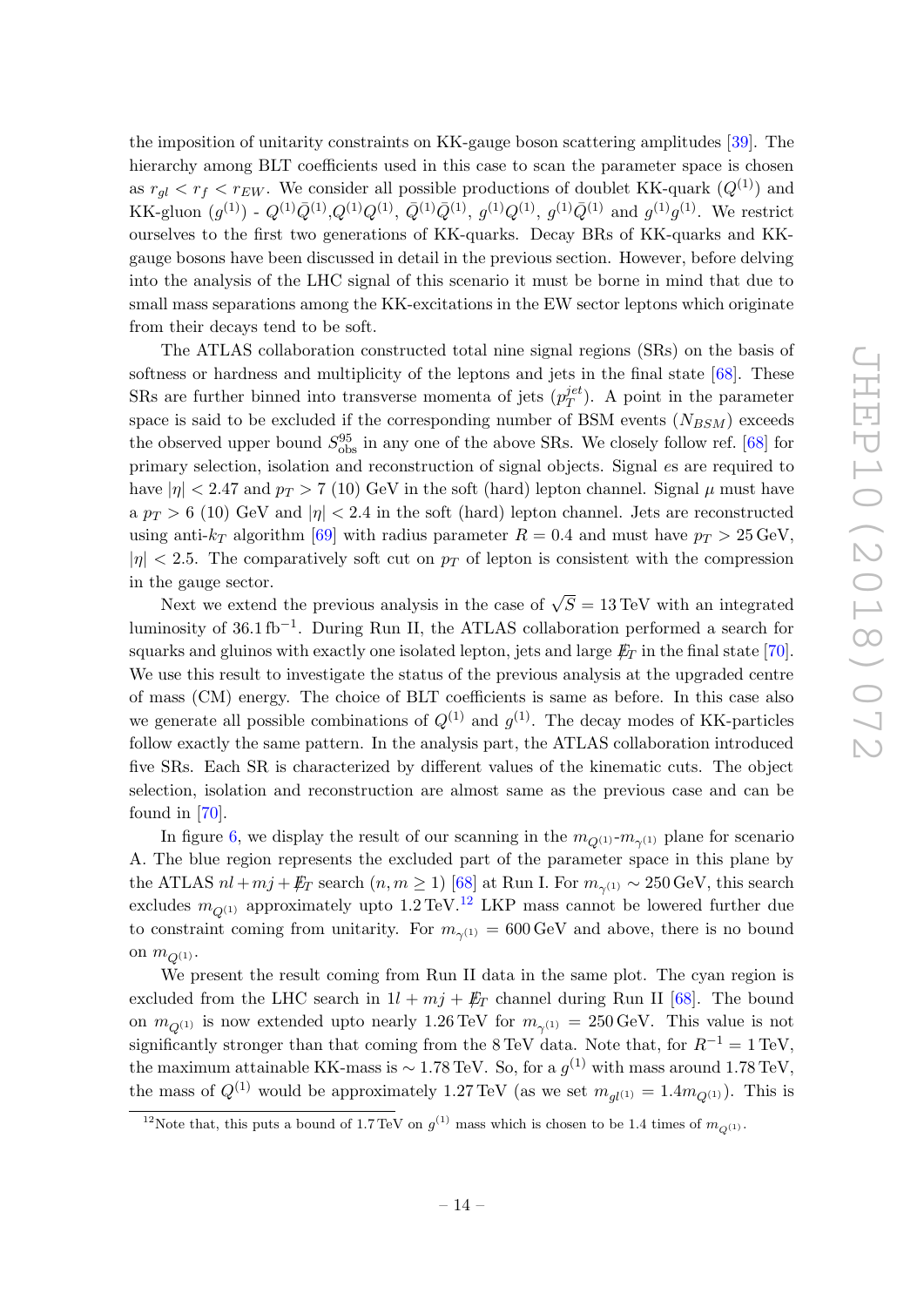

<span id="page-15-1"></span>**Figure 6.** The blue and cyan regions represent the excluded parameter space in the  $m_{Q^{(1)}} - m_{\gamma^{(1)}}$ plane in case of scenario A obtained by our simulation using the ATLAS data at Run I and Run II respectively. The grey region corresponds to the parameter space which is theoretically excluded as  $W^{\pm (1)}/Z^{(1)}$  becomes a LKP there.

the upper bound on  $m_{\mathcal{O}^{(1)}}$  in this case and this explains the comparatively small shift along x-axis at 13 TeV. However, the total area excluded by Run II data is much larger than that of Run I.

Before closing this subsection, it is worthwhile to mention that in view of KK-parity conservation,  $\gamma^{(1)}$  is the lightest KK-particle and a contender to be the candidate for DM. However we have checked explicitly that such a scenario (with  $r_B = r_W$ ) suffers from under abundance of DM at present epoch. This is because along with self-annihilation of LKP, the co-annihilation with  $W^{\pm(1)}/Z^{(1)}$  also becomes significant due to the small mass difference between LKP and KK-EW gauge bosons. This in turn makes the relic density much smaller than the experimental values as measured from WMAP [\[63\]](#page-23-4) and PLANCK [\[64\]](#page-23-5) data.

#### <span id="page-15-0"></span>4.2 Constraining scenario B using LHC data and future projections

Assuming an equality between  $r_B$  and  $r_W$  would lead to an extremely compressed EW spectra at  $n = 1$  KK-level. As a result, the decay products of KK-EW gauge bosons  $W^{\pm (1)}$ and  $Z^{(1)}$  would be extremely soft and thus would evade easily any standard cut-based analysis. Furthermore, it has been also pointed out that due to the compressed nature of the spectrum, relic abundance of DM is also far lower than the experimentally measured value. So, in such a scenario, no meaningful limits on their masses could be set either from a collider search or from relic density.

To see whether any meaningful limit can be put on the masses of the EW KKexcitations from the LHC data or DM relic density, one can move to a scenario (scenario B) where equality between  $r_W$  and  $r_B$  is not assumed any more. Thus by suitably choosing  $r_B$  and  $r_W$ , considerable mass gap within the EW sector can be realized. The strongly interacting KK-particles are assumed to be much heavier than the EW KK-excitations of  $n = 1$  KK-level. We set  $r_{gl} = -\pi \text{TeV}^{-1}$  and  $r_q = -2.2 \text{TeV}^{-1}$  which gives  $m_{gl}^{(1)}$ gl and  $m_Q^{(1)}$  $Q^{(1)}$  as 1.78 TeV and 1.68 TeV respectively. KK-leptons are taken to be midway between  $W^{\pm (1)}/Z^{(1)}$  and  $B^{(1)}$ . We set the hierarchy among BLT coefficients in this case as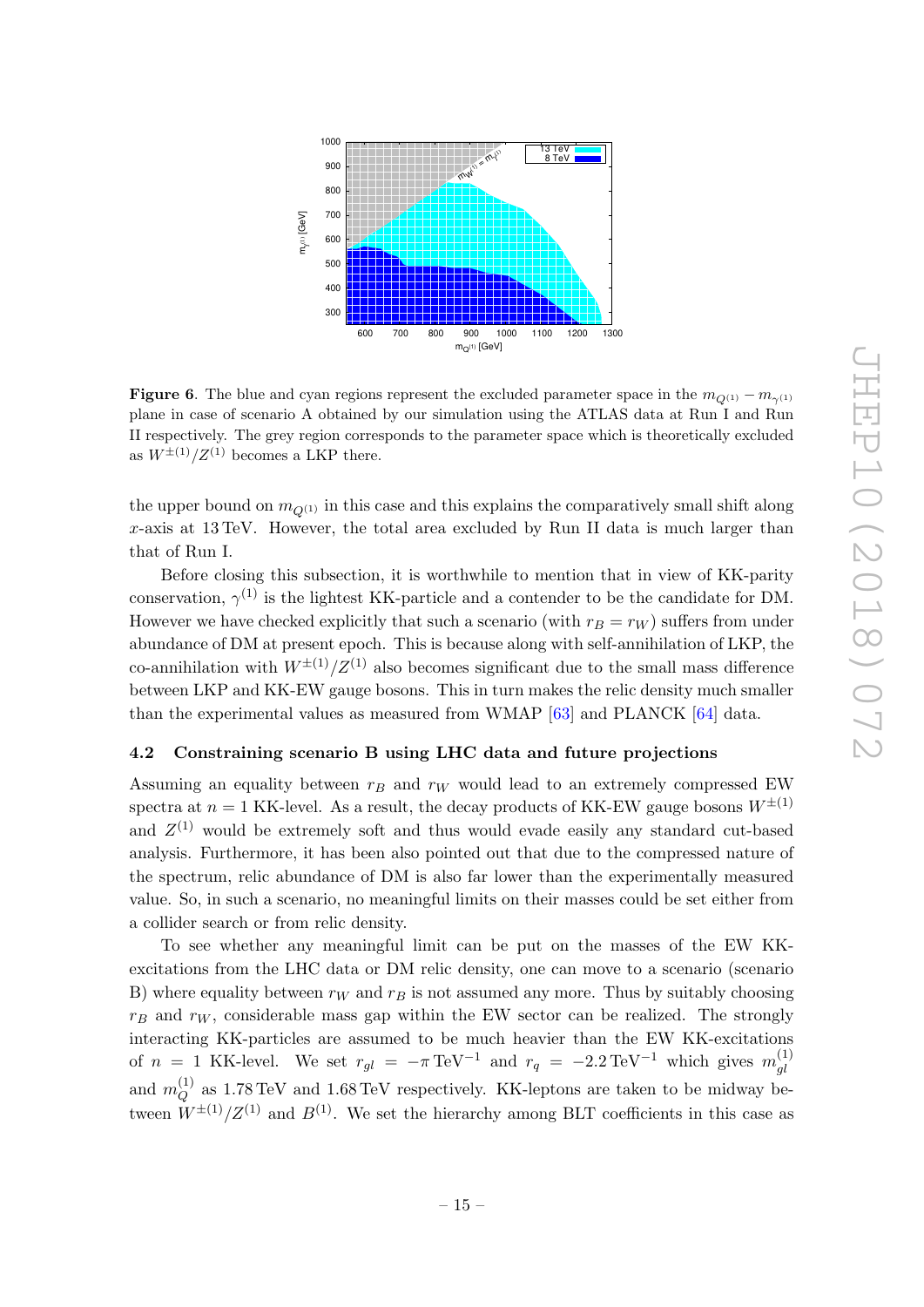<span id="page-16-1"></span>

<span id="page-16-3"></span>Figure 7. Left: the green region represents the excluded part of the nmUED parameter space for scenario B in the  $m_{W\pm(1)} - m_{\gamma(1)}$  plane coming from  $3l + \mathbb{E}_T$  search during Run II by the ATLAS collaboration. The grey region is theoretically excluded. The red points satisfy WMAP/PLANCK data of DM relic density. Right: direct detection results for scenario B. LUX and XENON1T results are shown as solid pink and black lines respectively. Cyan points satisfy both WMAP/PLANCK data and the LHC constraints. In green and yellow are  $1\sigma$  and  $2\sigma$  sensitivity bands respectively of XENON1T data.

 $r_B > r_l > r_W > r_q > r_{gl}$ . As a result, both  $W^{\pm (1)}$  and  $Z^{(1)}$  will decay directly into KK-leptons with 100% BR.

A search for the production of charginos and neutralinos is performed by the ATLAS collaboration during Run II in three leptons (3l) channel associated with large  $E_T$  [\[71\]](#page-23-12). We follow this analysis to put correlated bounds on masses of  $W^{\pm(1)}/Z^{(1)}$  and  $B^{(1)}$  coming from  $3l + \not\hspace{-1.2mm}E_T$  search at the LHC. For this we consider production of  $W^{\pm (1)}Z^{(1)}$ . Note that while  $W^{+(1)}W^{-(1)}$  production cannot lead to  $3l + \not{E}_T$  final state,  $Z^{(1)}Z^{(1)}$  production is highly suppressed by much heavier KK-quarks which appear in  $t$ -channel diagrams.<sup>[13](#page-16-0)</sup> There are in total eleven SRs introduced by ATLAS [\[71\]](#page-23-12) in the above analysis. The number of observed events in the  $3l+\cancel{E_T}$  channel in each SR and the corresponding SM background events (see table 13 and 14 of [\[71\]](#page-23-12)) can be used to extract the model independent upper bounds on new physics events in the respective SRs [\[72\]](#page-23-13). We use these numbers to find out the excluded region in the  $m_{W^{\pm(1)}} - m_{B^{(1)}}$  plane. As before jets are reconstructed using anti- $k_T$  algorithm with radius parameter  $R = 0.4$  and must have  $p_T > 20 \,\text{GeV}$  and  $|\eta|$  < 2.8. Both e and  $\mu$  are required to have  $p_T > 10$  GeV whereas  $|\eta|$  < 2.47 (2.5) must be satisfied for  $e(\mu)$ .

The allowed parameter space (APS) for scenario B is presented in the  $m_{W^{\pm (1)}}\text{-}m_{\gamma^{(1)}}$ plane of figure [7\(a\).](#page-16-1) The mass of  $Z^{(1)}$  which is also controlled by  $r_W$  is not shown in the plot.<sup>[14](#page-16-2)</sup> It is evident from figure [7\(a\)](#page-16-1) that for  $m_{\gamma^{(1)}} = 250 \,\text{GeV}, W^{\pm (1)}$  upto 1.1 TeV is ruled out by the LHC trilepton search whereas for  $m_{\gamma^{(1)}}$  above 700 GeV all  $W^{\pm (1)}$ s are allowed. In the same plot, we also show the region (red points) allowed by WMAP/PLANCK data [\[63,](#page-23-4) [64\]](#page-23-5) assuming  $\gamma^{(1)}$  as the DM candidate. The dominant contribution to the DM

<span id="page-16-0"></span> $\overline{^{13}$ See section [3.](#page-7-0)

<span id="page-16-2"></span><sup>&</sup>lt;sup>14</sup>The mass difference between  $W^{\pm (1)}$  and  $Z^{(1)}$ , however, never exceeds 10 GeV.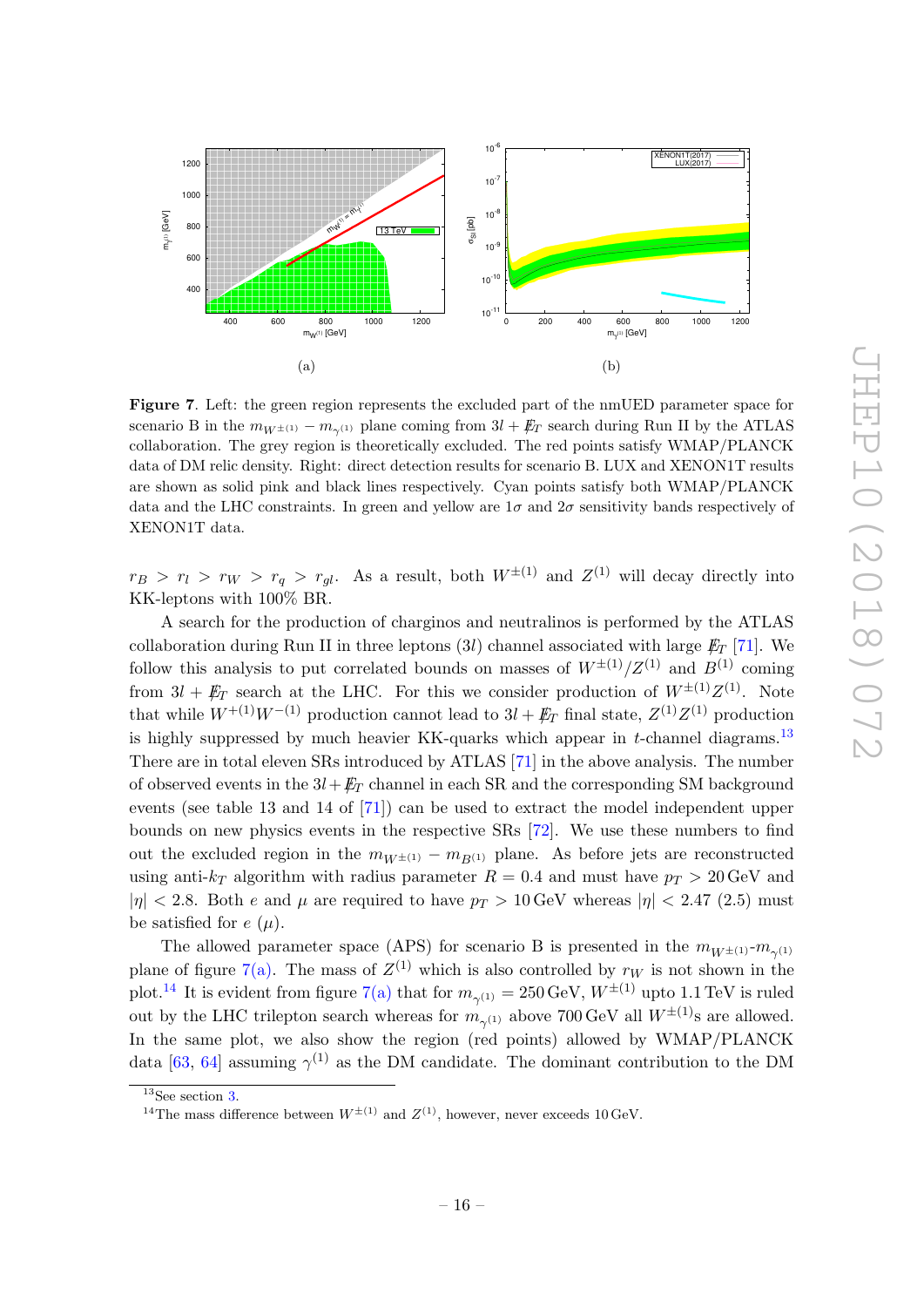

<span id="page-17-0"></span>**Figure 8.** Variation of luminosity as a function of  $m_{\gamma(1)}$  for  $m_{W^{\pm (1)}}$  fixed at four different values — 800, 900, 1000 and 1100 GeV.

relic density comes from LKP pair annihilation into  $f\bar{f}$ . A tiny fraction goes into  $W^+W^$ and ZZ. Note that, the DM allowed band below  $m_{W^{\pm}}(1) = 800 \,\text{GeV}$  is already ruled out by the LHC  $3l + \not{E}_T$  search.

We also examine the possibility of direct detection of DM in this case. The spinindependent scattering of DM with a nucleon can take place either via a s-channel KKquark exchange or t-channel  $h$  exchange. However, the latter will be dominating over the former due to the s-channel suppression arising from heavy KK-quarks. In figure [7\(b\),](#page-16-3) we plot the spin-independent scattering cross-section  $\sigma^{SI}$  as a function of  $m_{\gamma^{(1)}}$ . The exclusion limit coming from latest LUX [\[65\]](#page-23-6) and XENON1T [\[66\]](#page-23-7) experiments are shown in pink and black lines respectively where the latter is slightly stronger than the former one. The points consistent with WMAP/PLANCK data and collider limits derived in this section are also shown. As can be seen from figure  $7(b)$  this nmUED scenario is in good agreement with the direct detection data.

Finally, we focus on the prospect of discovering  $3l + \cancel{E}_T$  signal in scenario B for higher luminosities. We summarize our result in figure [8.](#page-17-0) The four different curves correspond to the variation of required luminosity  $(\mathcal{L})$  as a function of  $m_{\gamma^{(1)}}$  for four different masses of  $W^{\pm(1)}$ . We require the value of signal significance (defined as the ratio  $S/\sqrt{B}$  where S and B are the number of signal and background events respectively passing the same sets of cuts) to be at least 5 for discovery and compute the corresponding minimum value of luminosity. The masses of KK-particles are consistent with the bounds coming from  $3l + E_T$  search (See figure [7\(a\)\)](#page-16-1). The black line corresponding to  $m_{W^{\pm}(1)} = 800 \,\text{GeV}$ is almost vertical i.e. luminosity required to probe this region of APS is higher. This can easily be understood from figure [4.](#page-10-0) The allowed range of  $\gamma^{(1)}$  for  $m_{W^{\pm (1)}} = 800 \,\mathrm{GeV}$  is 700– 790 GeV. Therefore despite the comparatively larger cross-section, small mass differences in the EW sector result into low efficiencies and hence higher luminosity is required so that the signal significance becomes at least 5. On the other hand the green line corresponding to  $m_{W^{\pm (1)}} = 1.1 \text{ TeV}$  covers a vast range of LKP masses. Although in this case the crosssection is smaller but comparatively high efficiency makes it possible to get  $S/\sqrt{B} = 5$ for  $\mathcal{L} < 500 \,\mathrm{fb}^{-1}$  for a LKP lying in the range 250–700 GeV. As the LKP mass increases,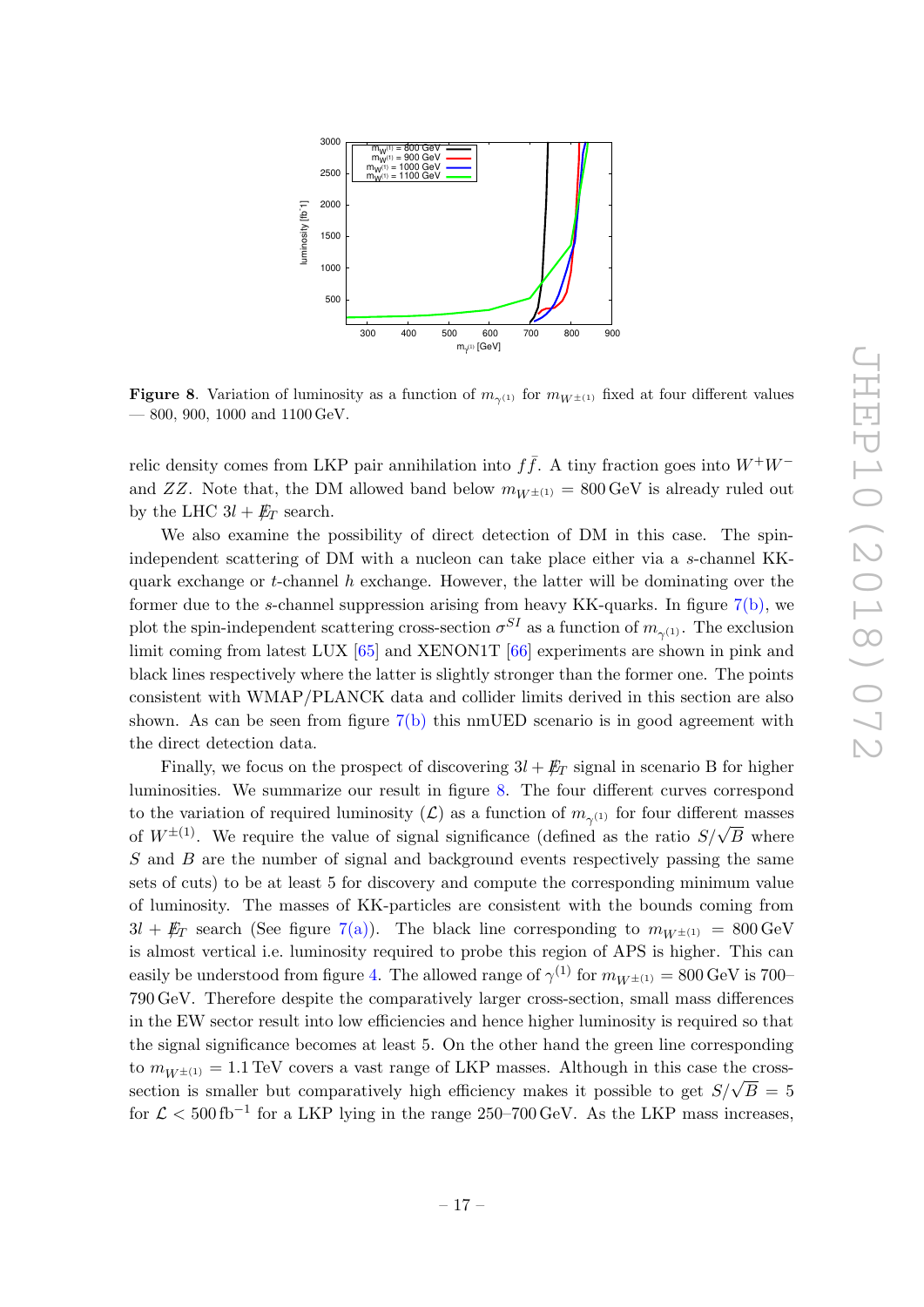efficiency drops and required luminosity for signal to stand over  $5\sigma$  fluctuation of the background increases.

#### <span id="page-18-0"></span>5 Summary and conclusions

To summarize, we have performed an analysis to investigate the possibility of exploring nmUED model at the LHC experiment. nmUED model is an incarnation of the SM in  $4+1$ space-time dimensions augmented by  $S_1/Z_2$  orbifolding of the extra space-like dimension. The spectrum is hallmarked by the presence of towers of KK-excitations of SM fields. The lightest KK-particle, generally the level one KK-excitation of  $U(1)_Y$  gauge boson, cannot decay as a consequence of imposed  $Z_2$  symmetry on the action and fits the bill to be a dark matter candidate. Orbifolding boundary conditions break the momentum conservation along the extra space-like direction. The radiative corrections to the masses which are logarithmically sensitive to the cut-off energy of the theory are localized on the boundaries of the orbifold. However, lack of knowledge about the cut-off forces us to assume rather arbitrary conditions to fix the amount (coefficients of the boundary localized operators) of these corrections. Keeping this in mind one can then also assume the coefficients of these boundary localized operators as free parameters of the theory. and look at the experimental data to fix/constrain their actual values. This is the philosophy of nmUED. Consequently, masses of the KK-excitations are not exactly equal to the  $R^{-1}$  times the KK-number but some other non-integer numbers which carry the imprint of boundary localized terms.

Our main objective in this work has been to look for signatures of nmUED model at the LHC. But before embarking on such road, we have investigated how much parameter space of nmUED has been already explored at the LHC by using the available data. Unfortunately, to best of our knowledge no dedicated search for signals of nmUED models has been done at the LHC. So we have used the existing model independent bounds on new physics coming from other BSM scenarios for our purpose. The particle spectrum in the model of our interest is entirely controlled by compactification radius  $R$  and the coefficients of BLTs. Additionally, these BLT coefficients affect the interactions among KK-excitations via few overlap integrals and thus play an important role to determine their production cross-sections as well as decay rates.

We have calculated the production cross-sections of the  $n = 1$  KK-gluons, KK-quarks and KK-EW gauge bosons for  $R^{-1} = 1 \text{ TeV}$ . To understand the relative rates of different final states, we have presented the BRs of different decay modes of these KK-particles emphasizing the subtle role played by BLT coefficients in the decays of KK-particles. Two scenarios of nmUED differing in the hierarchy among the BLT coefficients (and hence among the masses of different KK-excitations) have been considered to study the collider phenomenology. In one scenario, the EW spectrum is chosen to be extremely compressed by setting the SU(2)<sub>L</sub> and U(1)<sub>Y</sub> BLT coefficients at the same value ( $r_B = r_W$ ). But we allow them to be well separated from the strongly interacting sector comprising of KK-quarks and KK-gluon. We consider the production of KK-gluons and doublet KKquarks to constrain the corresponding parameters using  $nl + mj + \cancel{E_T}$  search at both Run I and Run II of the LHC, where lepton(s) coming from decays of KK-EW gauge bosons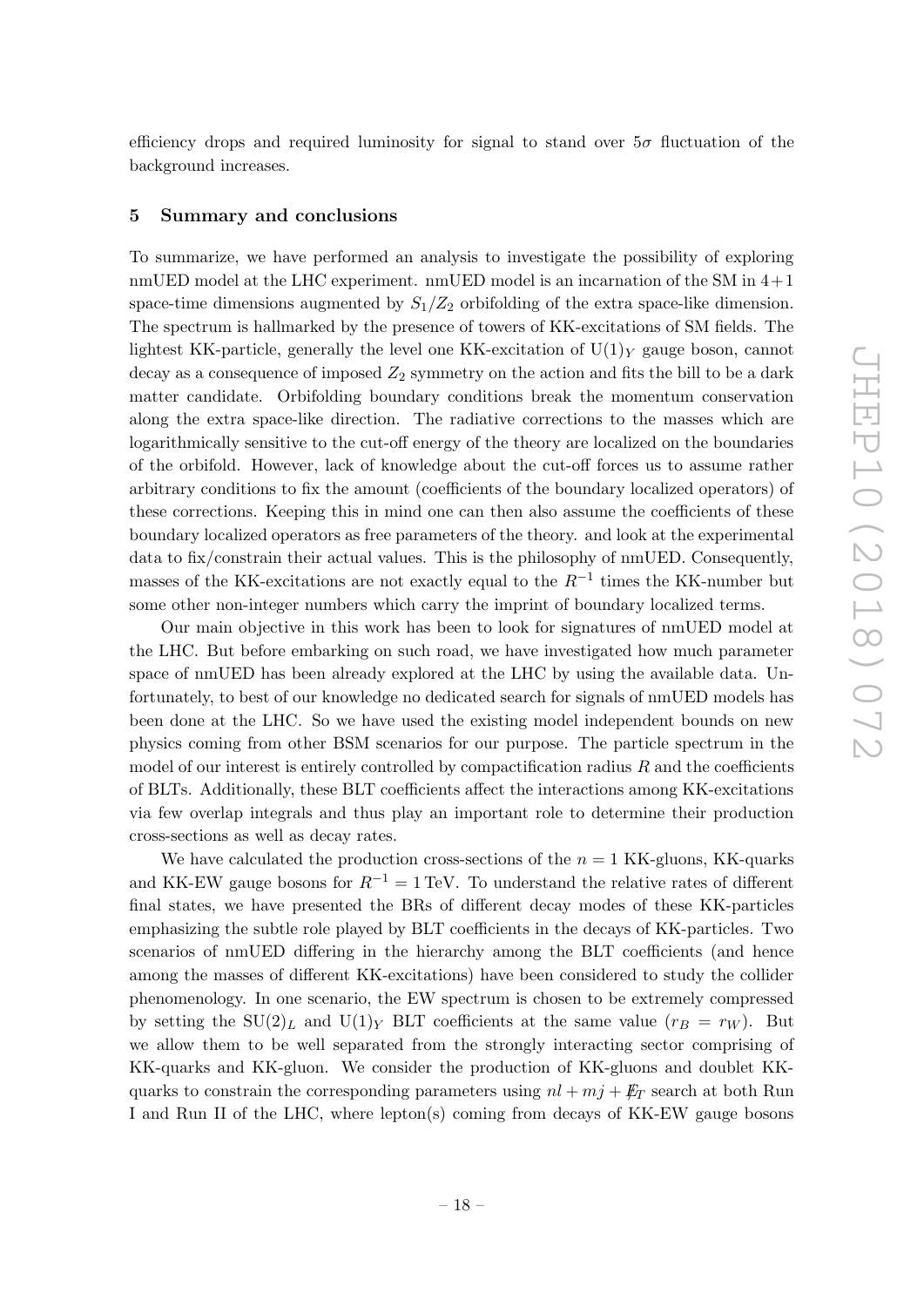is essentially soft. We point out that due to the compression in the EW sector, both the self-annihilation and co-annihilation of LKP become significant and hence one is likely to get under abundance of DM in such a scenario. In the second scenario, we assume a less compressed spectrum by choosing a hierarchy like  $r_W < r_l < r_B$ , among the BLT coefficients. We consider  $W^{\pm (1)}Z^{(1)}$  production and use the LHC data of  $3l + \not{E}_T$  search during Run II to put bounds on their masses where leptons originate from the decays of  $W^{\pm(1)}$  and  $Z^{(1)}$ . The existing LHC data can exclude  $W^{\pm(1)}$  mass upto 1.1 TeV for  $\gamma^{(1)}$  of mass around 250 GeV. A heavier LKP (which means a higher degree of compression among EW KK-excitations) would pull the lower limit on  $W^{\pm(1)}$  mass in the opposite direction. We then go on discussing the effects of the measured value of DM relic density of the universe and DM direct detection data on the parameter space of this second scenario. Finally we discuss the discovery prospect of these gauge bosons in the  $3l + \cancel{E_T}$  channel for higher values of luminosity. Our investigation reveals that  $W^{\pm(1)}$  of mass around 1.1 TeV can be explored at  $5\sigma$  when its mass separation with  $\gamma^{(1)}$  is at least 800 GeV with integrated luminosity as low as  $220\,\mathrm{fb}^{-1}$ . In our analysis we have not incorporated the NLO corrections to the production of KK-particles. Therefore our result is on the conservative side.

# Acknowledgments

Both the authors acknowledge financial support from DST SERB grant. AD and NG thank Sreerup Rayhaudhuri for useful discussions at the initial stage of the work. NG is thankful to Olivier Mattelaer for very helpful discussions on issues with MadGraph5.

Open Access. This article is distributed under the terms of the Creative Commons Attribution License [\(CC-BY 4.0\)](https://creativecommons.org/licenses/by/4.0/), which permits any use, distribution and reproduction in any medium, provided the original author(s) and source are credited.

## References

- <span id="page-19-0"></span>[1] ATLAS collaboration, Observation of a new particle in the search for the Standard Model Higgs boson with the ATLAS detector at the LHC, [Phys. Lett.](https://doi.org/10.1016/j.physletb.2012.08.020) **B** 716 (2012) 1  $\begin{bmatrix} \texttt{arXiv:1207.7214} \end{bmatrix}$  $\begin{bmatrix} \texttt{arXiv:1207.7214} \end{bmatrix}$  $\begin{bmatrix} \texttt{arXiv:1207.7214} \end{bmatrix}$  [IN[SPIRE](https://inspirehep.net/search?p=find+EPRINT+arXiv:1207.7214)].
- <span id="page-19-1"></span>[2] CMS collaboration, Observation of a new boson at a mass of 125 GeV with the CMS experiment at the LHC, [Phys. Lett.](https://doi.org/10.1016/j.physletb.2012.08.021) **B** 716 (2012) 30  $\left[$ [arXiv:1207.7235](https://arxiv.org/abs/1207.7235) $\right]$  [IN[SPIRE](https://inspirehep.net/search?p=find+EPRINT+arXiv:1207.7235)].
- <span id="page-19-2"></span>[3] KAMIOKANDE-II collaboration, K.S. Hirata et al., *Experimental Study of the Atmospheric* Neutrino Flux, [Phys. Lett.](https://doi.org/10.1016/0370-2693(88)91690-5)  $\bf{B}$  205 (1988) 416 [IN[SPIRE](https://inspirehep.net/search?p=find+J+%22Phys.Lett.,B205,416%22)].
- [4] KAMIOKANDE-II collaboration, K.S. Hirata et al., Observation of B-8 Solar Neutrinos in the Kamiokande-II Detector, [Phys. Rev. Lett.](https://doi.org/10.1103/PhysRevLett.63.16) 63 (1989) 16 [IN[SPIRE](https://inspirehep.net/search?p=find+J+%22Phys.Rev.Lett.,63,16%22)].
- [5] D. Casper et al., Measurement of atmospheric neutrino composition with IMB-3, [Phys. Rev.](https://doi.org/10.1103/PhysRevLett.66.2561) Lett. **66** [\(1991\) 2561](https://doi.org/10.1103/PhysRevLett.66.2561) [IN[SPIRE](https://inspirehep.net/search?p=find+J+%22Phys.Rev.Lett.,66,2561%22)].
- [6] Super-Kamiokande collaboration, Y. Fukuda et al., Evidence for oscillation of atmospheric neutrinos, [Phys. Rev. Lett.](https://doi.org/10.1103/PhysRevLett.81.1562) 81 (1998) 1562 [[hep-ex/9807003](https://arxiv.org/abs/hep-ex/9807003)] [IN[SPIRE](https://inspirehep.net/search?p=find+EPRINT+hep-ex/9807003)].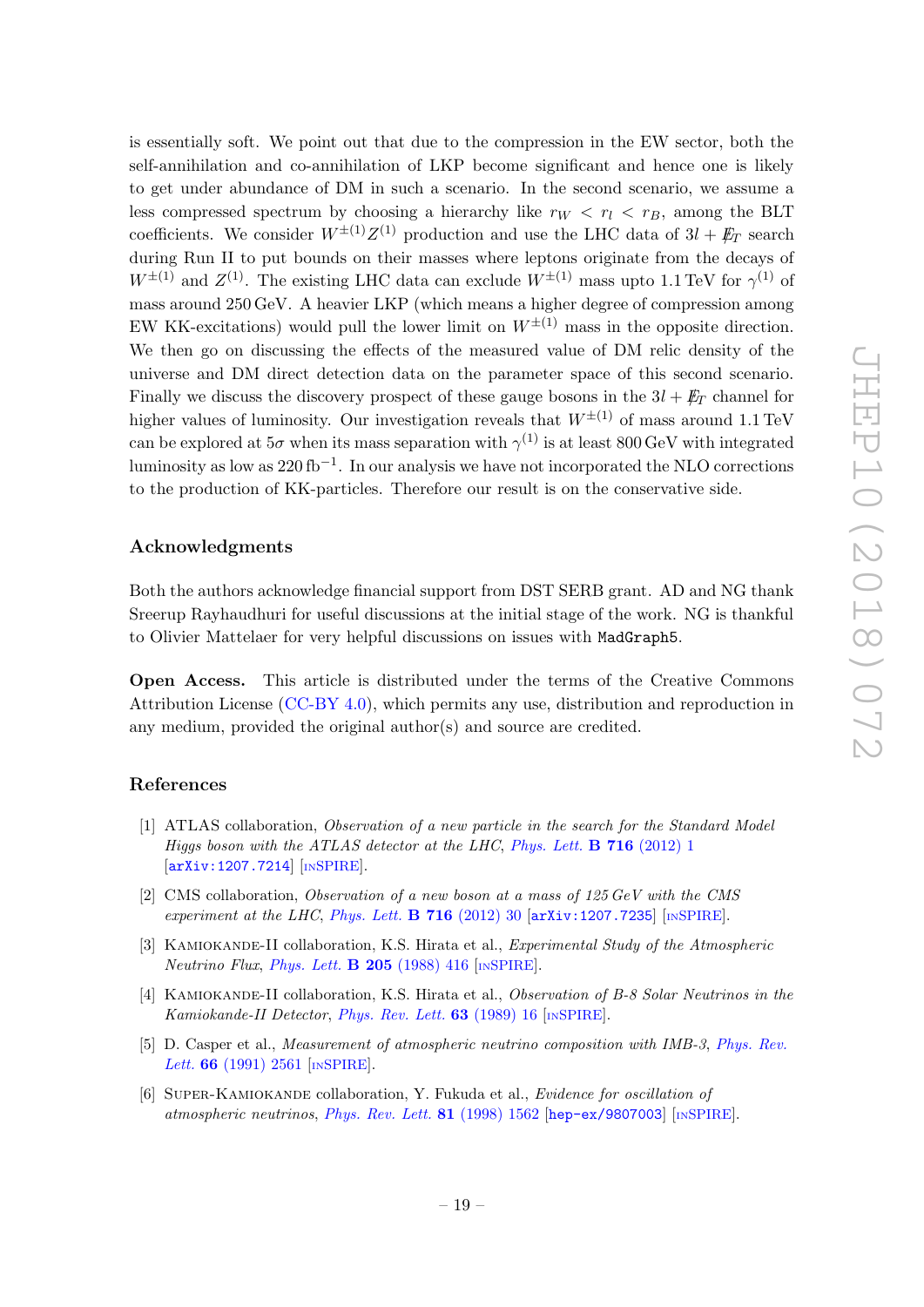- [7] SNO collaboration, Q.R. Ahmad et al., Measurement of the rate of  $\nu_e + d \rightarrow p + p + e^$ interactions produced by  ${}^{8}B$  solar neutrinos at the Sudbury Neutrino Observatory, [Phys. Rev.](https://doi.org/10.1103/PhysRevLett.87.071301) Lett. 87 [\(2001\) 071301](https://doi.org/10.1103/PhysRevLett.87.071301) [[nucl-ex/0106015](https://arxiv.org/abs/nucl-ex/0106015)] [IN[SPIRE](https://inspirehep.net/search?p=find+EPRINT+nucl-ex/0106015)].
- [8] KamLAND collaboration, K. Eguchi et al., First results from KamLAND: evidence for reactor anti-neutrino disappearance, [Phys. Rev. Lett.](https://doi.org/10.1103/PhysRevLett.90.021802) 90 (2003) 021802 [[hep-ex/0212021](https://arxiv.org/abs/hep-ex/0212021)] [IN[SPIRE](https://inspirehep.net/search?p=find+EPRINT+hep-ex/0212021)].
- [9] K2K collaboration, E. Aliu et al., Evidence for muon neutrino oscillation in an accelerator-based experiment, [Phys. Rev. Lett.](https://doi.org/10.1103/PhysRevLett.94.081802) 94 (2005) 081802 [[hep-ex/0411038](https://arxiv.org/abs/hep-ex/0411038)] [IN[SPIRE](https://inspirehep.net/search?p=find+EPRINT+hep-ex/0411038)].
- [10] Super-Kamiokande collaboration, J. Hosaka et al., Solar neutrino measurements in Super-Kamiokande-I, Phys. Rev. D 73 [\(2006\) 112001](https://doi.org/10.1103/PhysRevD.73.112001) [[hep-ex/0508053](https://arxiv.org/abs/hep-ex/0508053)] [IN[SPIRE](https://inspirehep.net/search?p=find+EPRINT+hep-ex/0508053)].
- [11] MINOS collaboration, D.G. Michael et al., Observation of muon neutrino disappearance with the MINOS detectors and the NuMI neutrino beam, [Phys. Rev. Lett.](https://doi.org/10.1103/PhysRevLett.97.191801) **97** (2006) 191801 [[hep-ex/0607088](https://arxiv.org/abs/hep-ex/0607088)] [IN[SPIRE](https://inspirehep.net/search?p=find+EPRINT+hep-ex/0607088)].
- <span id="page-20-0"></span>[12] Borexino collaboration, C. Arpesella et al., First real time detection of Be-7 solar neutrinos by Borexino, [Phys. Lett.](https://doi.org/10.1016/j.physletb.2007.09.054) B 658 (2008) 101 [[arXiv:0708.2251](https://arxiv.org/abs/0708.2251)] [IN[SPIRE](https://inspirehep.net/search?p=find+EPRINT+arXiv:0708.2251)].
- <span id="page-20-1"></span>[13] K.A. Olive, TASI lectures on astroparticle physics, in Physics in  $D \geq 4$ , proceedings of the Theoretical Advanced Study Institute in elementary particle physics, TASI 2004, Boulder, U.S.A., 6 June–2 July 2004, pp. 779–839, [[astro-ph/0503065](https://arxiv.org/abs/astro-ph/0503065)] [IN[SPIRE](https://inspirehep.net/search?p=find+EPRINT+astro-ph/0503065)].
- [14] H. Baer and X. Tata, *Dark matter and the LHC*, in *Physics at the Large Hadron Collider*, Datta A. et al. eds., Springer, New Delhi [\[https://doi.org/10.1007/978-81-8489-295-6](https://doi.org/10.1007/978-81-8489-295-6_12) 12] [[arXiv:0805.1905](https://arxiv.org/abs/0805.1905)].
- <span id="page-20-2"></span>[15] S. Arrenberg et al., Working Group Report: Dark Matter Complementarity, in proceedings of 2013 Community Summer Study on the Future of U.S. Particle Physics: Snowmass on the Mississippi  $(CSS2013)$ , Minneapolis, MN, U.S.A., 29 July – 6 August 2013 [[arXiv:1310.8621](https://arxiv.org/abs/1310.8621)] [\[http://lss.fnal.gov/archive/preprint/fermilab-conf-13-574-ae.shtml\]](http://lss.fnal.gov/archive/preprint/fermilab-conf-13-574-ae.shtml) [IN[SPIRE](https://inspirehep.net/search?p=find+EPRINT+arXiv:1310.8621)].
- <span id="page-20-3"></span>[16] I. Antoniadis, J.R. Ellis, A.B. Lahanas and D.V. Nanopoulos, A New Approach to Supersymmetry Breaking in Superstring Models, [Phys. Lett.](https://doi.org/10.1016/0370-2693(90)91480-Y) B 241 (1990) 24 [IN[SPIRE](https://inspirehep.net/search?p=find+J+%22Phys.Lett.,B241,24%22)].
- [17] N. Arkani-Hamed, S. Dimopoulos and G.R. Dvali, The Hierarchy problem and new dimensions at a millimeter, [Phys. Lett.](https://doi.org/10.1016/S0370-2693(98)00466-3)  $\bf{B}$  429 (1998) 263 [[hep-ph/9803315](https://arxiv.org/abs/hep-ph/9803315)] [IN[SPIRE](https://inspirehep.net/search?p=find+EPRINT+hep-ph/9803315)].
- [18] I. Antoniadis, N. Arkani-Hamed, S. Dimopoulos and G.R. Dvali, New dimensions at a millimeter to a Fermi and superstrings at a TeV, [Phys. Lett.](https://doi.org/10.1016/S0370-2693(98)00860-0) **B** 436 (1998) 257 [[hep-ph/9804398](https://arxiv.org/abs/hep-ph/9804398)] [IN[SPIRE](https://inspirehep.net/search?p=find+EPRINT+hep-ph/9804398)].
- [19] L. Randall and R. Sundrum, A Large mass hierarchy from a small extra dimension, [Phys.](https://doi.org/10.1103/PhysRevLett.83.3370) Rev. Lett. 83 [\(1999\) 3370](https://doi.org/10.1103/PhysRevLett.83.3370) [[hep-ph/9905221](https://arxiv.org/abs/hep-ph/9905221)] [IN[SPIRE](https://inspirehep.net/search?p=find+EPRINT+hep-ph/9905221)].
- <span id="page-20-4"></span>[20] L. Randall and R. Sundrum, An Alternative to compactification, [Phys. Rev. Lett.](https://doi.org/10.1103/PhysRevLett.83.4690) 83 (1999) [4690](https://doi.org/10.1103/PhysRevLett.83.4690) [[hep-th/9906064](https://arxiv.org/abs/hep-th/9906064)] [IN[SPIRE](https://inspirehep.net/search?p=find+EPRINT+hep-th/9906064)].
- <span id="page-20-5"></span>[21] G. Servant and T.M.P. Tait, Elastic Scattering and Direct Detection of Kaluza-Klein Dark Matter, [New J. Phys.](https://doi.org/10.1088/1367-2630/4/1/399) 4 (2002) 99 [[hep-ph/0209262](https://arxiv.org/abs/hep-ph/0209262)] [IN[SPIRE](https://inspirehep.net/search?p=find+EPRINT+hep-ph/0209262)].
- <span id="page-20-6"></span>[22] G. Servant and T.M.P. Tait, Is the lightest Kaluza-Klein particle a viable dark matter candidate?, [Nucl. Phys.](https://doi.org/10.1016/S0550-3213(02)01012-X) **B** 650 (2003) 391 [[hep-ph/0206071](https://arxiv.org/abs/hep-ph/0206071)] [IN[SPIRE](https://inspirehep.net/search?p=find+EPRINT+hep-ph/0206071)].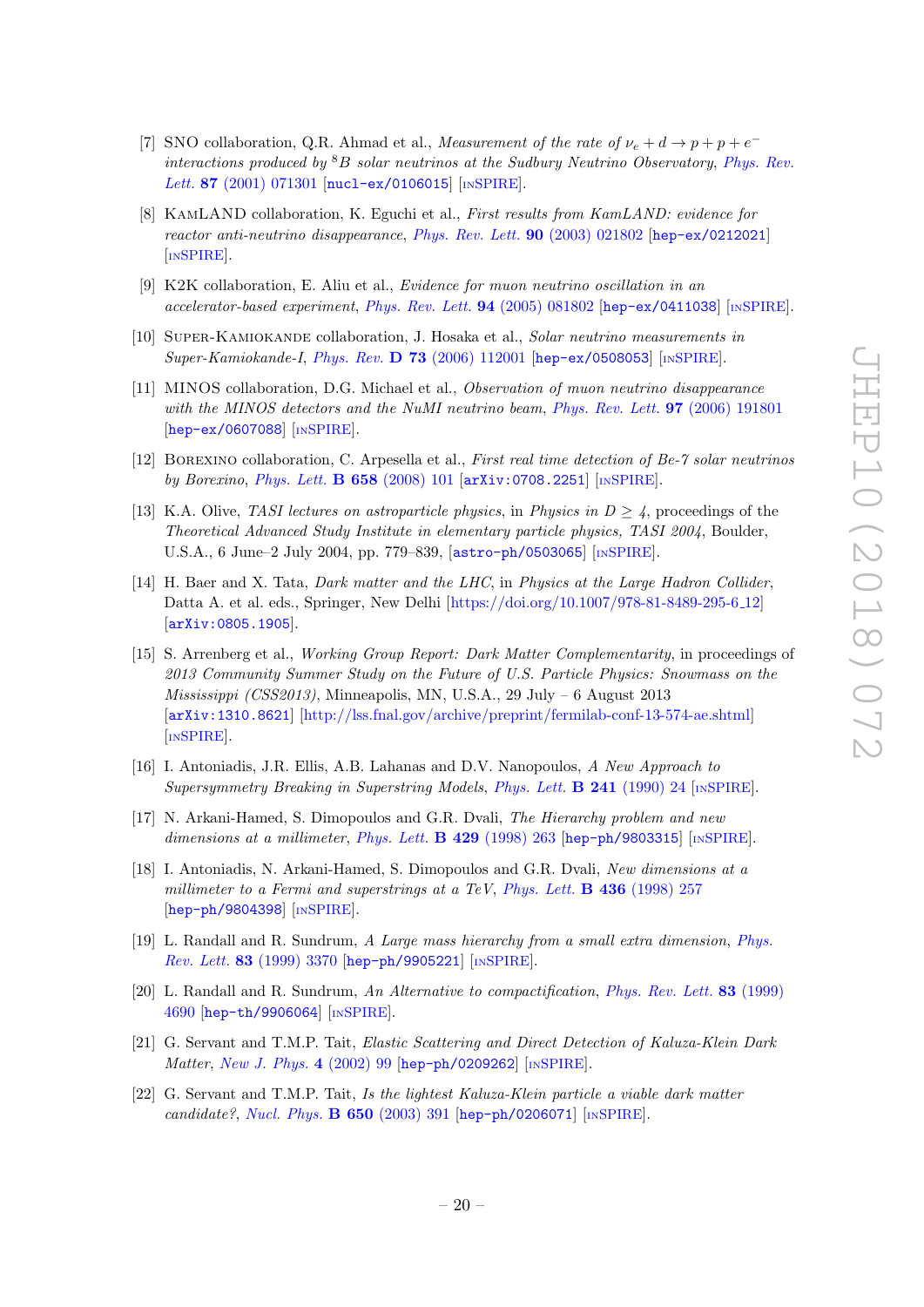- [23] G. Bélanger, M. Kakizaki and A. Pukhov, *Dark matter in UED: the Role of the second KK* level, JCAP 02 [\(2011\) 009](https://doi.org/10.1088/1475-7516/2011/02/009) [[arXiv:1012.2577](https://arxiv.org/abs/1012.2577)] [IN[SPIRE](https://inspirehep.net/search?p=find+EPRINT+arXiv:1012.2577)].
- <span id="page-21-10"></span>[24] K. Kong and K.T. Matchev, Precise calculation of the relic density of Kaluza-Klein dark matter in universal extra dimensions, JHEP  $01$  [\(2006\) 038](https://doi.org/10.1088/1126-6708/2006/01/038) [[hep-ph/0509119](https://arxiv.org/abs/hep-ph/0509119)] [IN[SPIRE](https://inspirehep.net/search?p=find+EPRINT+hep-ph/0509119)].
- <span id="page-21-0"></span>[25] F. Burnell and G.D. Kribs, The Abundance of Kaluza-Klein dark matter with coannihilation, Phys. Rev. **D 73** [\(2006\) 015001](https://doi.org/10.1103/PhysRevD.73.015001) [[hep-ph/0509118](https://arxiv.org/abs/hep-ph/0509118)] [IN[SPIRE](https://inspirehep.net/search?p=find+EPRINT+hep-ph/0509118)].
- <span id="page-21-1"></span>[26] H. Georgi, A.K. Grant and G. Hailu, *Brane couplings from bulk loops*, *[Phys. Lett.](https://doi.org/10.1016/S0370-2693(01)00408-7)* **B 506** [\(2001\) 207](https://doi.org/10.1016/S0370-2693(01)00408-7) [[hep-ph/0012379](https://arxiv.org/abs/hep-ph/0012379)] [IN[SPIRE](https://inspirehep.net/search?p=find+EPRINT+hep-ph/0012379)].
- <span id="page-21-2"></span>[27] H.-C. Cheng, K.T. Matchev and M. Schmaltz, Radiative corrections to Kaluza-Klein masses, Phys. Rev. **D 66** [\(2002\) 036005](https://doi.org/10.1103/PhysRevD.66.036005) [[hep-ph/0204342](https://arxiv.org/abs/hep-ph/0204342)] [IN[SPIRE](https://inspirehep.net/search?p=find+EPRINT+hep-ph/0204342)].
- <span id="page-21-8"></span>[28] P. Dey and G. Bhattacharyya, A Comparison of ultraviolet sensitivities in universal, nonuniversal and split extra dimensional models, Phys. Rev.  $\bf{D}$  70 [\(2004\) 116012](https://doi.org/10.1103/PhysRevD.70.116012) [[hep-ph/0407314](https://arxiv.org/abs/hep-ph/0407314)] [IN[SPIRE](https://inspirehep.net/search?p=find+EPRINT+hep-ph/0407314)].
- <span id="page-21-3"></span>[29] H.-C. Cheng, K.T. Matchev and M. Schmaltz, Bosonic supersymmetry? Getting fooled at the CERN LHC, Phys. Rev. D 66 [\(2002\) 056006](https://doi.org/10.1103/PhysRevD.66.056006) [[hep-ph/0205314](https://arxiv.org/abs/hep-ph/0205314)] [IN[SPIRE](https://inspirehep.net/search?p=find+J+%22Phys.Rev.,D66,056006%22)].
- <span id="page-21-9"></span>[30] A. Freitas and D. Wiegand, Renormalization and ultraviolet sensitivity of gauge vertices in universal extra dimensions, JHEP  $08$  [\(2018\) 094](https://doi.org/10.1007/JHEP08(2018)094)  $\text{arXiv:1805.12142}$  $\text{arXiv:1805.12142}$  $\text{arXiv:1805.12142}$  [IN[SPIRE](https://inspirehep.net/search?p=find+EPRINT+arXiv:1805.12142)].
- <span id="page-21-4"></span>[31] G.R. Dvali, G. Gabadadze, M. Kolanovic and F. Nitti, The Power of brane induced gravity, Phys. Rev. **D 64** [\(2001\) 084004](https://doi.org/10.1103/PhysRevD.64.084004) [[hep-ph/0102216](https://arxiv.org/abs/hep-ph/0102216)] [IN[SPIRE](https://inspirehep.net/search?p=find+EPRINT+hep-ph/0102216)].
- [32] M. Carena, T.M.P. Tait and C.E.M. Wagner, Branes and Orbifolds are Opaque, Acta Phys. Polon. **B 33** (2002) 2355 [[hep-ph/0207056](https://arxiv.org/abs/hep-ph/0207056)] [IN[SPIRE](https://inspirehep.net/search?p=find+EPRINT+hep-ph/0207056)].
- [33] F. del Aguila, M. Pérez-Victoria and J. Santiago, *Bulk fields with general brane kinetic* terms, JHEP 02 [\(2003\) 051](https://doi.org/10.1088/1126-6708/2003/02/051) [[hep-th/0302023](https://arxiv.org/abs/hep-th/0302023)] [IN[SPIRE](https://inspirehep.net/search?p=find+EPRINT+hep-th/0302023)].
- [34] F. del Aguila, M. Pérez-Victoria and J. Santiago, Some consequences of brane kinetic terms for bulk fermions, in 38th Rencontres de Moriond on Electroweak Interactions and Unified Theories Les Arcs, France, 15–22 March 2003, [[hep-ph/0305119](https://arxiv.org/abs/hep-ph/0305119)] [IN[SPIRE](https://inspirehep.net/search?p=find+EPRINT+hep-ph/0305119)].
- [35] F. del Aguila, M. Pérez-Victoria and J. Santiago, Physics of brane kinetic terms, Acta Phys. Polon. **B** 34 (2003) 5511 [[hep-ph/0310353](https://arxiv.org/abs/hep-ph/0310353)] [IN[SPIRE](https://inspirehep.net/search?p=find+EPRINT+hep-ph/0310353)].
- [36] C. Schwinn, *Higgsless fermion masses and unitarity, Phys. Rev.* **D 69** [\(2004\) 116005](https://doi.org/10.1103/PhysRevD.69.116005) [[hep-ph/0402118](https://arxiv.org/abs/hep-ph/0402118)] [IN[SPIRE](https://inspirehep.net/search?p=find+EPRINT+hep-ph/0402118)].
- [37] T. Flacke, A. Menon and D.J. Phalen, Non-minimal universal extra dimensions, [Phys. Rev.](https://doi.org/10.1103/PhysRevD.79.056009) D 79 [\(2009\) 056009](https://doi.org/10.1103/PhysRevD.79.056009) [[arXiv:0811.1598](https://arxiv.org/abs/0811.1598)] [IN[SPIRE](https://inspirehep.net/search?p=find+EPRINT+arXiv:0811.1598)].
- <span id="page-21-5"></span>[38] A. Datta, U.K. Dey, A. Shaw and A. Raychaudhuri, Universal Extra-Dimensional Models with Boundary Localized Kinetic Terms: probing at the LHC, Phys. Rev. D 87 [\(2013\) 076002](https://doi.org/10.1103/PhysRevD.87.076002) [[arXiv:1205.4334](https://arxiv.org/abs/1205.4334)] [IN[SPIRE](https://inspirehep.net/search?p=find+EPRINT+arXiv:1205.4334)].
- <span id="page-21-6"></span>[39] T. Jha, Unitarity Constraints on non-minimal Universal Extra Dimensional Model, [arXiv:1604.02481](https://arxiv.org/abs/1604.02481) [IN[SPIRE](https://inspirehep.net/search?p=find+EPRINT+arXiv:1604.02481)].
- <span id="page-21-7"></span>[40] A. Datta, U.K. Dey, A. Raychaudhuri and A. Shaw, Boundary Localized Terms in Universal Extra-Dimensional Models through a Dark Matter perspective, [Phys. Rev.](https://doi.org/10.1103/PhysRevD.88.016011) D 88 (2013) [016011](https://doi.org/10.1103/PhysRevD.88.016011) [[arXiv:1305.4507](https://arxiv.org/abs/1305.4507)] [IN[SPIRE](https://inspirehep.net/search?p=find+EPRINT+arXiv:1305.4507)].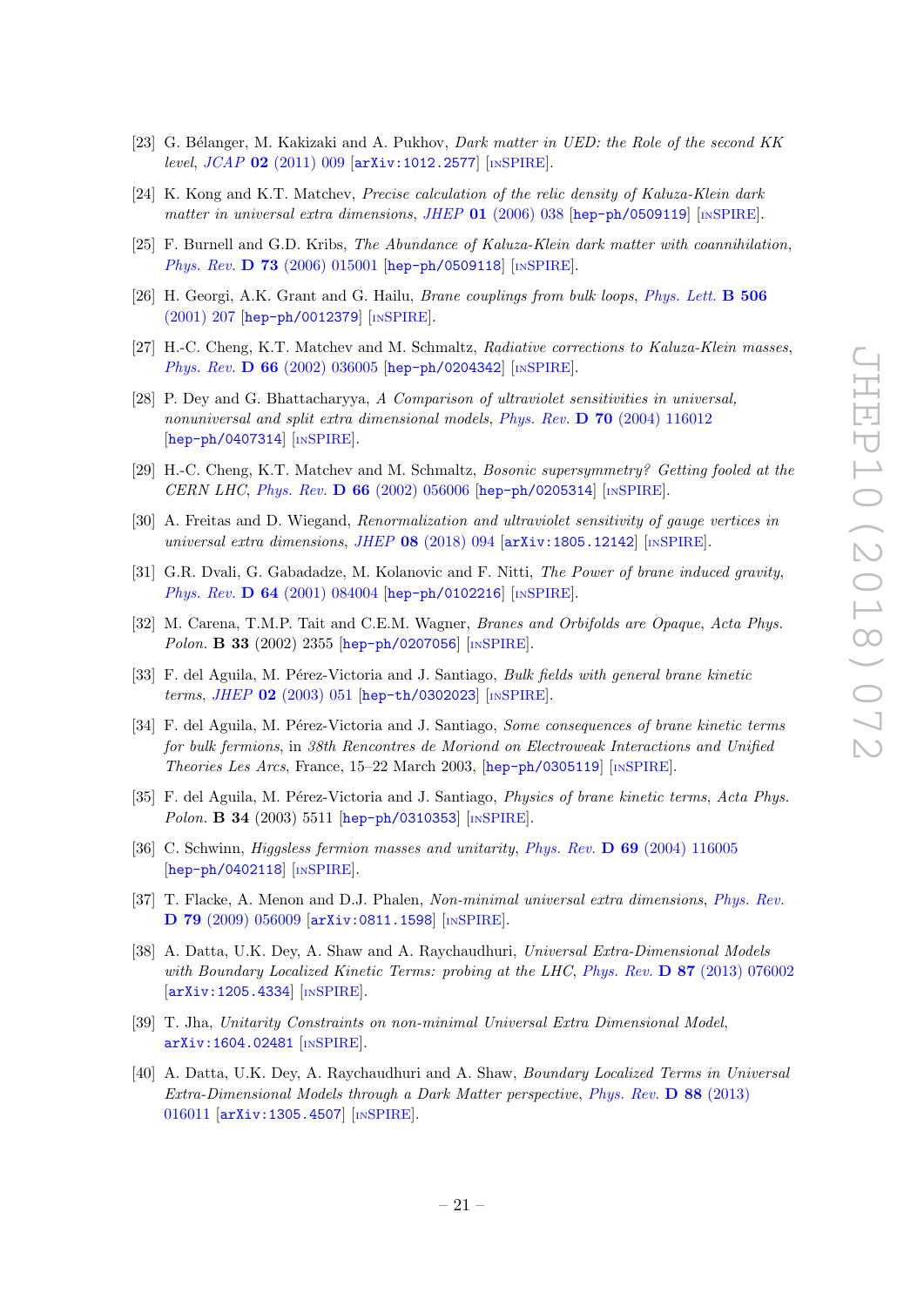- <span id="page-22-0"></span>[41] S. Dasgupta, U.K. Dey, T. Jha and T.S. Ray, Status of a flavor-maximal nonminimal universal extra dimension model, Phys. Rev. D 98 [\(2018\) 055006](https://doi.org/10.1103/PhysRevD.98.055006) [[arXiv:1801.09722](https://arxiv.org/abs/1801.09722)] [IN[SPIRE](https://inspirehep.net/search?p=find+EPRINT+arXiv:1801.09722)].
- <span id="page-22-1"></span>[42] T. Jha and A. Datta,  $Z \rightarrow b\bar{b}$  in non-minimal Universal Extra Dimensional Model, [JHEP](https://doi.org/10.1007/JHEP03(2015)012) 03 [\(2015\) 012](https://doi.org/10.1007/JHEP03(2015)012) [[arXiv:1410.5098](https://arxiv.org/abs/1410.5098)] [IN[SPIRE](https://inspirehep.net/search?p=find+EPRINT+arXiv:1410.5098)].
- <span id="page-22-2"></span>[43] U.K. Dey and T. Jha, Rare top decays in minimal and nonminimal universal extra dimension models, Phys. Rev.  $\bf{D}$  94 [\(2016\) 056011](https://doi.org/10.1103/PhysRevD.94.056011) [[arXiv:1602.03286](https://arxiv.org/abs/1602.03286)] [IN[SPIRE](https://inspirehep.net/search?p=find+EPRINT+arXiv:1602.03286)].
- <span id="page-22-3"></span>[44] C.-W. Chiang, U.K. Dey and T. Jha,  $t \to cg$  and  $t \to cZ$  in Universal Extra Dimensional Models, [arXiv:1807.01481](https://arxiv.org/abs/1807.01481) [IN[SPIRE](https://inspirehep.net/search?p=find+EPRINT+arXiv:1807.01481)].
- <span id="page-22-4"></span>[45] A. Datta and A. Shaw, A note on gauge-fixing in the electroweak sector of non-minimal UED, [Mod. Phys. Lett.](https://doi.org/10.1142/S0217732316501819) A 31 (2016) 1650181 [[arXiv:1408.0635](https://arxiv.org/abs/1408.0635)] [IN[SPIRE](https://inspirehep.net/search?p=find+EPRINT+arXiv:1408.0635)].
- <span id="page-22-5"></span>[46] A. Datta and A. Shaw, Nonminimal universal extra dimensional model confronts  $B_s \to \mu^+ \mu^-$ , *Phys. Rev.* **D 93** [\(2016\) 055048](https://doi.org/10.1103/PhysRevD.93.055048) [[arXiv:1506.08024](https://arxiv.org/abs/1506.08024)] [IN[SPIRE](https://inspirehep.net/search?p=find+EPRINT+arXiv:1506.08024)].
- <span id="page-22-6"></span>[47] Indian Association for the Cultivation of Science collaboration, A. Datta and A. Shaw, Effects of non-minimal Universal Extra Dimension on  $B \to X_s \gamma$ , [Phys. Rev.](https://doi.org/10.1103/PhysRevD.95.015033) D 95 [\(2017\) 015033](https://doi.org/10.1103/PhysRevD.95.015033) [[arXiv:1610.09924](https://arxiv.org/abs/1610.09924)] [IN[SPIRE](https://inspirehep.net/search?p=find+EPRINT+arXiv:1610.09924)].
- <span id="page-22-7"></span>[48] A. Biswas, A. Shaw and S.K. Patra,  $\mathcal{R}(D^{(*)})$  anomalies in light of a nonminimal universal extra dimension, Phys. Rev. D 97 [\(2018\) 035019](https://doi.org/10.1103/PhysRevD.97.035019) [[arXiv:1708.08938](https://arxiv.org/abs/1708.08938)] [IN[SPIRE](https://inspirehep.net/search?p=find+EPRINT+arXiv:1708.08938)].
- <span id="page-22-8"></span>[49] T. Flacke, D.W. Kang, K. Kong, G. Mohlabeng and S.C. Park, Electroweak Kaluza-Klein Dark Matter, JHEP 04 [\(2017\) 041](https://doi.org/10.1007/JHEP04(2017)041) [[arXiv:1702.02949](https://arxiv.org/abs/1702.02949)] [IN[SPIRE](https://inspirehep.net/search?p=find+EPRINT+arXiv:1702.02949)].
- <span id="page-22-9"></span>[50] A. Datta, K. Nishiwaki and S. Niyogi, Non-minimal Universal Extra Dimensions: the Strongly Interacting Sector at the Large Hadron Collider, JHEP 11 [\(2012\) 154](https://doi.org/10.1007/JHEP11(2012)154) [[arXiv:1206.3987](https://arxiv.org/abs/1206.3987)] [IN[SPIRE](https://inspirehep.net/search?p=find+EPRINT+arXiv:1206.3987)].
- <span id="page-22-10"></span>[51] D. Choudhury and K. Ghosh, Bounds on Universal Extra Dimension from LHC Run I and II data, [Phys. Lett.](https://doi.org/10.1016/j.physletb.2016.10.010) **B 763** (2016) 155 [[arXiv:1606.04084](https://arxiv.org/abs/1606.04084)] [IN[SPIRE](https://inspirehep.net/search?p=find+EPRINT+arXiv:1606.04084)].
- <span id="page-22-11"></span>[52] A. Datta, A. Raychaudhuri and A. Shaw, *LHC limits on KK-parity non-conservation in the* strong sector of universal extra-dimension models, [Phys. Lett.](https://doi.org/10.1016/j.physletb.2014.01.027) B 730 (2014) 42 [[arXiv:1310.2021](https://arxiv.org/abs/1310.2021)] [IN[SPIRE](https://inspirehep.net/search?p=find+EPRINT+arXiv:1310.2021)].
- [53] A. Shaw, KK-parity non-conservation in UED confronts LHC data, [Eur. Phys. J.](https://doi.org/10.1140/epjc/s10052-014-3245-0) C 75 [\(2015\) 33](https://doi.org/10.1140/epjc/s10052-014-3245-0) [[arXiv:1405.3139](https://arxiv.org/abs/1405.3139)] [IN[SPIRE](https://inspirehep.net/search?p=find+EPRINT+arXiv:1405.3139)].
- <span id="page-22-12"></span>[54] A. Shaw, Status of exclusion limits of the KK-parity non-conserving resonance production with updated 13 TeV LHC, [Acta Phys. Polon.](https://doi.org/10.5506/APhysPolB.49.1421) B 49 (2018) 1421 [[arXiv:1709.08077](https://arxiv.org/abs/1709.08077)] [IN[SPIRE](https://inspirehep.net/search?p=find+EPRINT+arXiv:1709.08077)].
- <span id="page-22-13"></span>[55] A. Freitas and D. Wiegand, QCD corrections to massive color-octet vector boson pair production, JHEP 09 [\(2017\) 058](https://doi.org/10.1007/JHEP09(2017)058) [[arXiv:1706.09442](https://arxiv.org/abs/1706.09442)] [IN[SPIRE](https://inspirehep.net/search?p=find+EPRINT+arXiv:1706.09442)].
- <span id="page-22-14"></span>[56] A. Alloul, N.D. Christensen, C. Degrande, C. Duhr and B. Fuks,  $FeynRules 2.0 - A$ complete toolbox for tree-level phenomenology, [Comput. Phys. Commun.](https://doi.org/10.1016/j.cpc.2014.04.012) 185 (2014) 2250 [[arXiv:1310.1921](https://arxiv.org/abs/1310.1921)] [IN[SPIRE](https://inspirehep.net/search?p=find+EPRINT+arXiv:1310.1921)].
- <span id="page-22-15"></span>[57] N.D. Christensen and C. Duhr, FeynRules — Feynman rules made easy, [Comput. Phys.](https://doi.org/10.1016/j.cpc.2009.02.018) Commun. 180 [\(2009\) 1614](https://doi.org/10.1016/j.cpc.2009.02.018) [[arXiv:0806.4194](https://arxiv.org/abs/0806.4194)] [IN[SPIRE](https://inspirehep.net/search?p=find+EPRINT+arXiv:0806.4194)].
- <span id="page-22-16"></span>[58] Wolfram Research Inc., Mathematica, Version 9.0, Champaign, IL U.S.A. (2012).